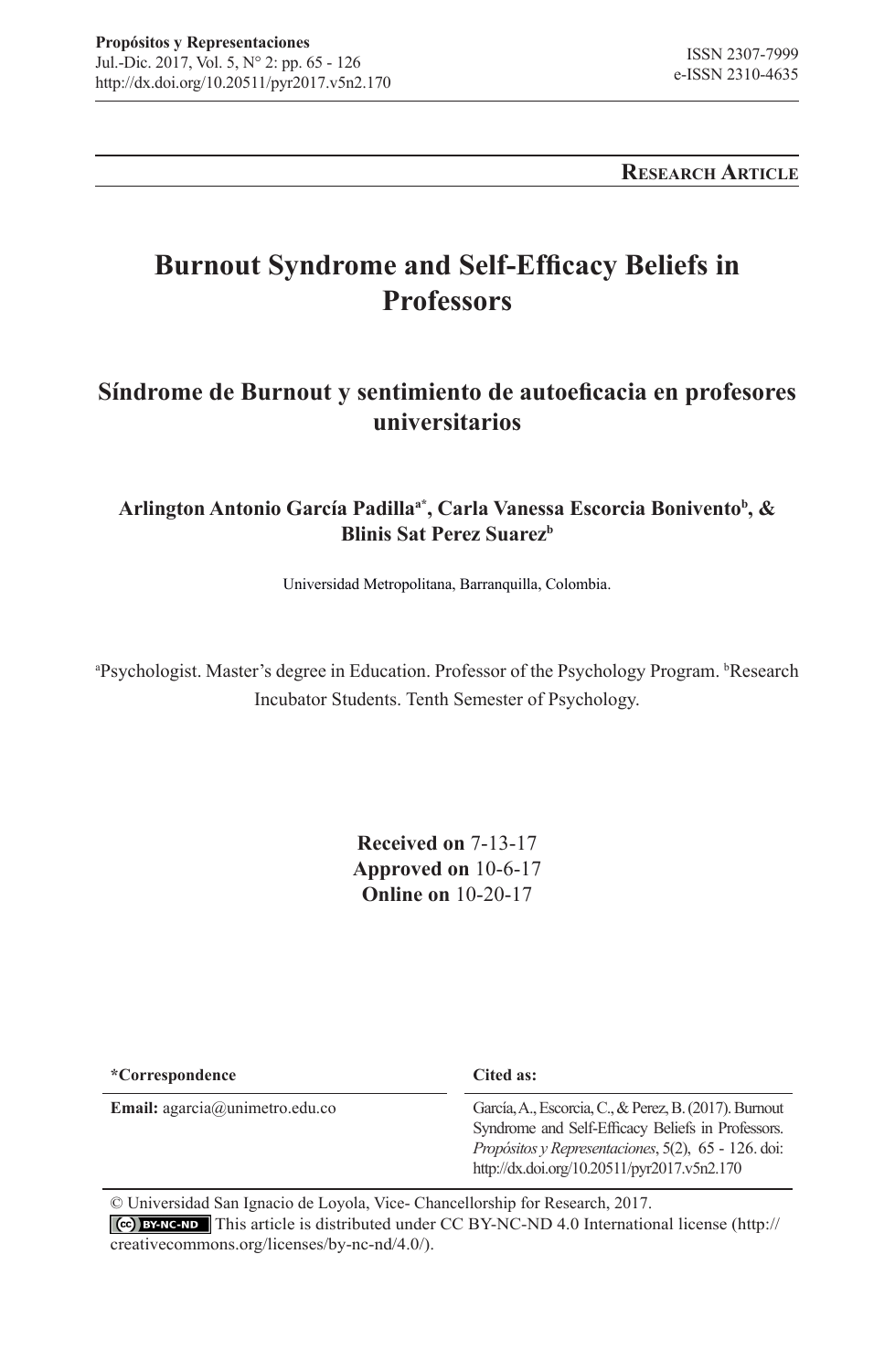#### **Summary**

The presence of the Burnout syndrome in professors may be regarded as a deterioration of their mental health with negative impacts on their job performance. It is known that teachers develop different activities in the areas of teaching, outreach and research. This study aims to analyze the relationship between the Burnout syndrome and self-efficacy beliefs and the academic performance in professors of the psychology and dentistry programs at a private university in the city of Barranquilla. This study is empirical and analytical with a descriptive-correlational design. The study population consisted of 93 teachers of the psychology and dentistry programs. To choose the sample, a non-probabilistic sample was used according to the inclusion and exclusion criteria that allowed selecting a total of 36 teachers who met the criteria for the study. The instruments that were used in this study was the Maslach Burnout Inventory (MBI, 1981) adapted by Seisdedos (1997), and the Teachers' Self-Efficacy Beliefs of Tschannen-Moran and Woolfolk (2001) adapted by Covarrubias and Mendoza (2016). According to the results, it was observed that there is no significant relationship between Burnout, Self-efficacy Belief and the academic performance.

**Keywords:** Burnout's Syndrome, Teacher Performance, Self-efficacy.

#### **Resumen**

La presencia del síndrome de Burnout en docentes universitarios, puede considerarse como un deterioro de la salud mental de estos, teniendo consecuencias negativas en su desempeño laboral. Se sabe que el docente desarrolla diferentes actividades en las áreas de docencia, extensión e investigación. Éste estudio tiene como objetivo analizar la relación del Síndrome Burnout y los sentimientos de autoeficacia con el rendimiento académico en profesores universitarios pertenecientes a los Programas de Psicología y Odontología de una Universidad privada de la ciudad de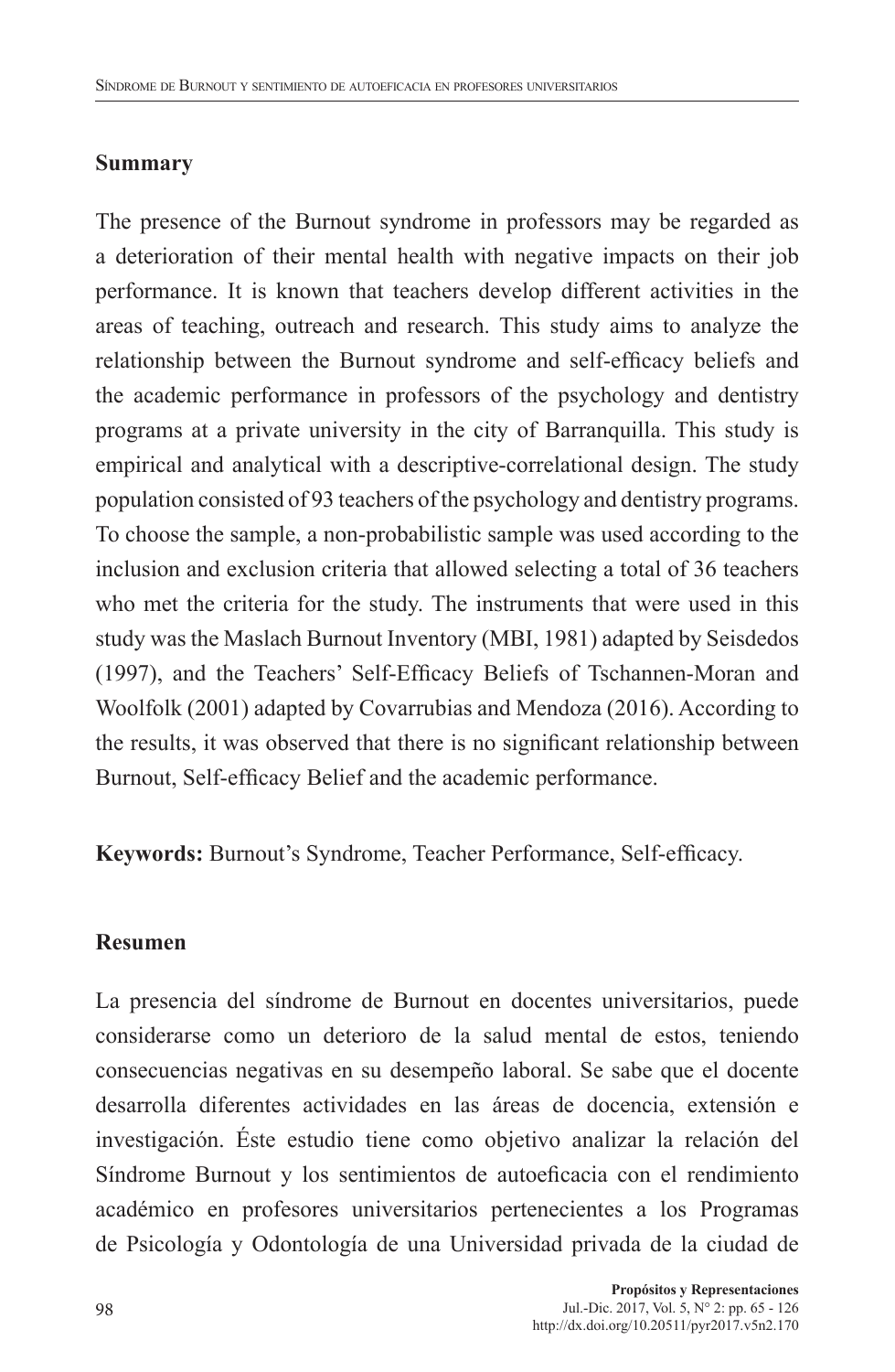Barranquilla. La investigación es empírico analítica, con un diseño descriptivo correlacional. La población de estudio estuvo conformada por 93 docentes de los programas de psicología y Odontología, para elección de la muestra, se utilizó una muestra de tipo no probabilista, siguiendo con unos criterios de inclusión y exclusión que permitieron seleccionar un total de 36 profesores que cumplieron con los criterios para el estudio realizado. Los instrumentos que se utilizaron en este estudio, fue el Maslach Burnout Inventory (MBI, 1981) adaptado por Seisdedos (1997) y Sentimiento de Autoeficacia en el Profesor de Tschannen-Moran y Woolfolk, (2001). Teniendo en cuenta los resultados, se observó que no se presenta una relación significativa entre el Burnout, sentimientos de autoeficacia con el rendimiento académico.

**Palabras claves:** Síndrome de Burnout, desempeño docente, autoeficacia.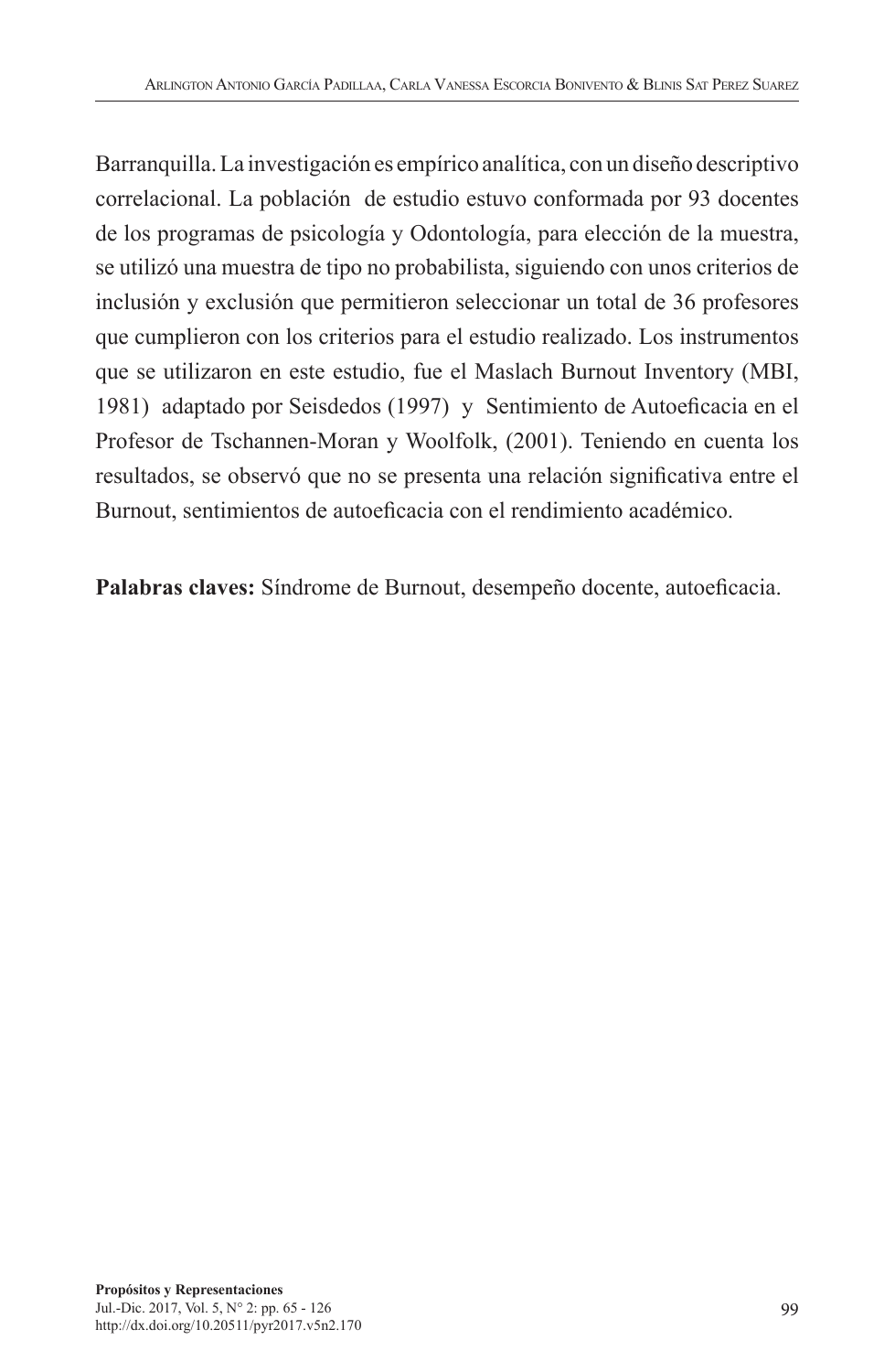## **Introduction**

The presence of Burnout syndrome in professors can be considered a deterioration of their mental health causing negative consequences in their job performance. It is known that teachers develop different activities in the areas of teaching, outreach and research. However, sometime they can feel tired and without any interest in developing the tasks assigned. Over the last years many authors have supported the need to research the phenomenon of Burnout in this profession, and all of them have confirmed that the syndrome is not questionable in case of this profession, since these professionals develop somatic and psychological problems that significantly damage their academic work and affect the relationships with their students and the teaching quality (Guerrero & Rubio, 2005).

Botero (2012) says that characteristics that increase the prevalence of the Burnout Syndrome in professors have been found and they include: "great variety of tasks, workload, limited time to accomplish academic activities, lack of recognition, mental load, unsuitable work spaces, and lack of suitable remuneration that compensates for their efforts and few social relationships at work." $(p, 7)$ 

Esteras, Chorot, P and Sandín, B. (2014) found that "the religion variable was a significant predictor of the level of Burnout in the three Burnout dimensions, and explains the reduction in the variance in emotional exhaustion by 7% and in the variance in lack of personal accomplishment by 5%, and increases the variance in depersonalization by 3% in the education stage variable." (p. 85).

Bareño, Berbesi and Montoya (2015) identified that "statistically significant and Burnout Syndrome-related variables were the following: direct relationship with the company, wage dissatisfaction, working more than 45 hour a week, feeling sick in the last three months and having consulted a professional." (p. 46).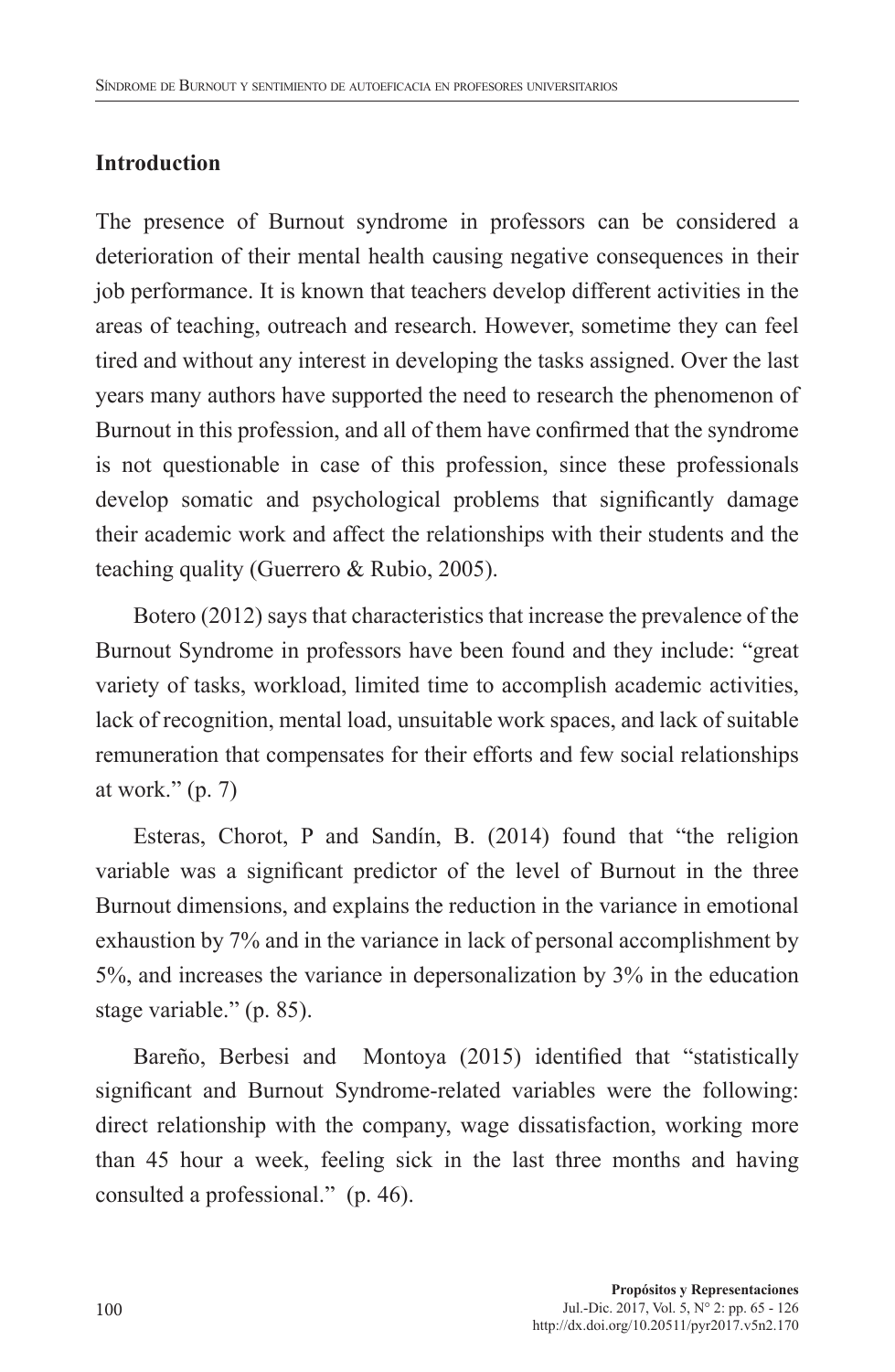Guerrero (2003) found statistically significant differences in the different levels of emotional exhaustion and personal achievement,  $(F= 4.12; p=$ .0172) so that teachers with low level of emotional exhaustion felt more competent or with greater personal achievement  $(F= 3.238)$ , than those with high and/or intermediate level of emotional exhaustion (F= 4.119).

According to Bermejo and Prieto (2005), by means of a correlational analysis between manifestations of psychological symptoms and the Teacher's Sense of Efficacy, most of the correlations between TSES (Teacher's Sense of Efficacy Scale) and Burnout were significant. In addition, the global rate of Burnout was associated in a significant, negative and moderate way with the Teacher's Sense of Efficacy. Therefore, according to the authors, the subjects, who showed more confidence in their capacities as teachers, had lower Burnout scores.

Cifre and Llorens (2001) obtained as results that exhaustion and cynicism have a high and positive correlation between them and a negative relationship with professional efficacy, value of which is higher in case of correlation with cynicism. In addition, it is observed that demands are positively and significantly related to Burnout, but only in exhaustion and cynicism dimensions and not in the professional efficacy dimension.

Nowadays, there are mechanisms in the environment that lead to work overload in professors and university researchers, blurring their professional role and, therefore, aggravating their work conditions, quality of working life and all for the same or less salary, which affects their social recognition.

Taking into account the foregoing, this study is aimed at determining the relationship between Burnout Syndrome, self-efficacy beliefs and teaching performance in professors of the psychology and dentistry programs at the Universidad Metropolitana.

Moreover, it is worth mentioning that this study arises in the research group DEHUSM of the psychology program. In this way, it would respond to new analysis and theoretical and methodological contributions,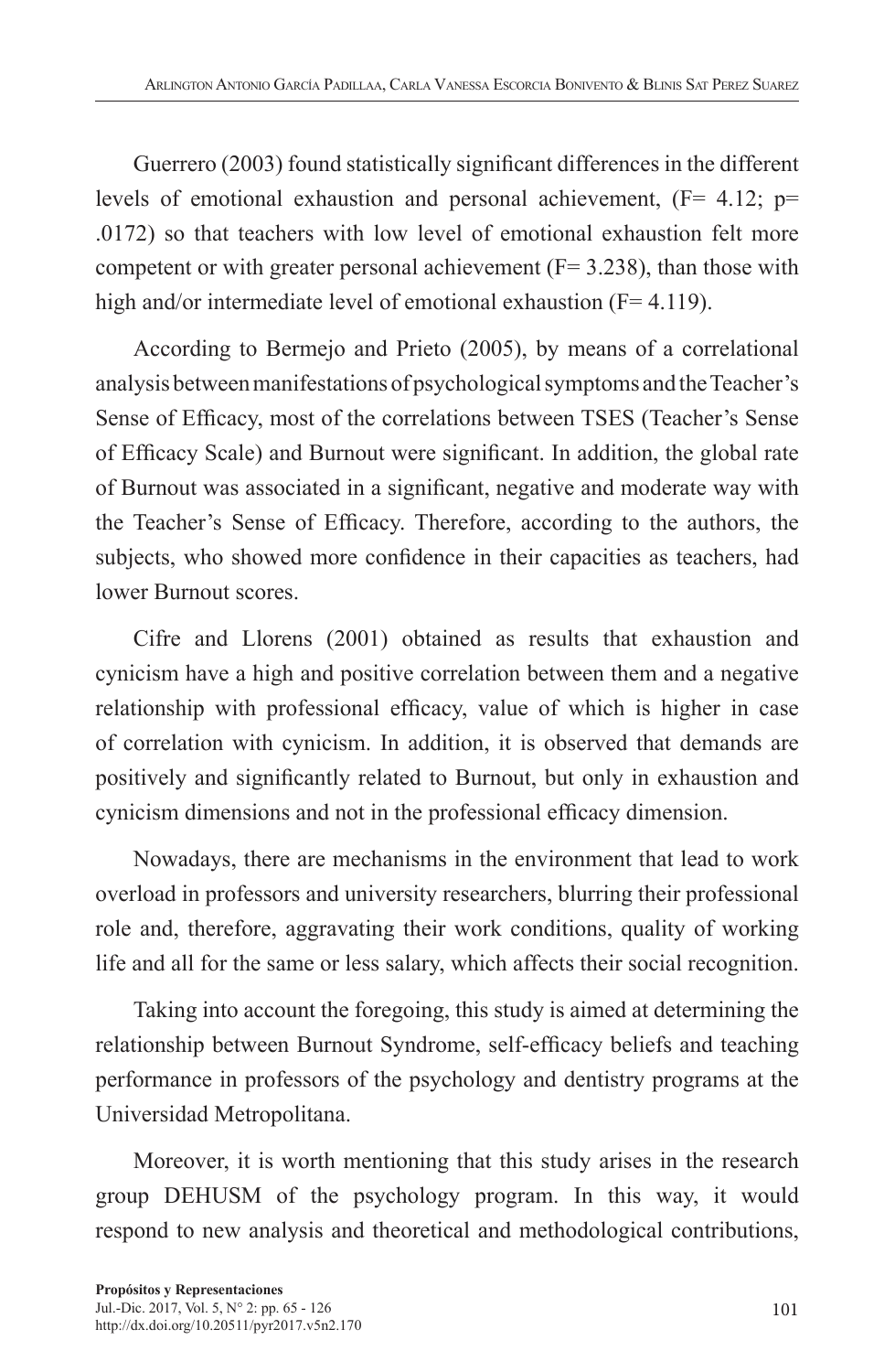strengthening the participation of researchers at local, regional, national and international level. For that reason, this research will contribute with the selfassessment processes that are being worked in the institution and will help with the improvement plans with respect to the design and implementation of strategies for the management of risk factors and approach to prevention and promotion of mental health in professors.

## **Theoretical References**

## *Burnout Syndrome in Professors*

Villanueva, Jiménez, García and Durán (2005) say that stress in professors is explained as a "dysfunction caused by professional demands derived from teaching tasks and the capacity of the teacher to solve complex, dynamic and conflictive situations that arise in the school and turn into stressful situations and situations beyond their control." (p. 12).

Mena (2010, as cited in, 2008) says that the professional burnout "is a prevalent suffering of being professionally drained, of not bearing the task to be performed." (p: 12). According to the author Maslach (2001) Burnout manifests itself in a series of symptoms such as exhaustion, loss of expectations and estrangement.

Maslach and Leiter (1997) cited by Mena (2010, p: 20) say that Burnout manifests itself differently in everyone, it shows three common effects:

**Erosion of engagement**: what was important and significant becomes unpleasant, unsatisfactory and meaningless. At the beginning of a job, people feel energetic and willing to commit time and effort to it.

**Erosion of emotions**: positive feelings of enthusiasm, dedication, safety and enjoyment at work turn into anger, anxiety and depression.

**Organization problems:** the syndrome has effects on the structure of the organization and its processes. It manifests itself with certain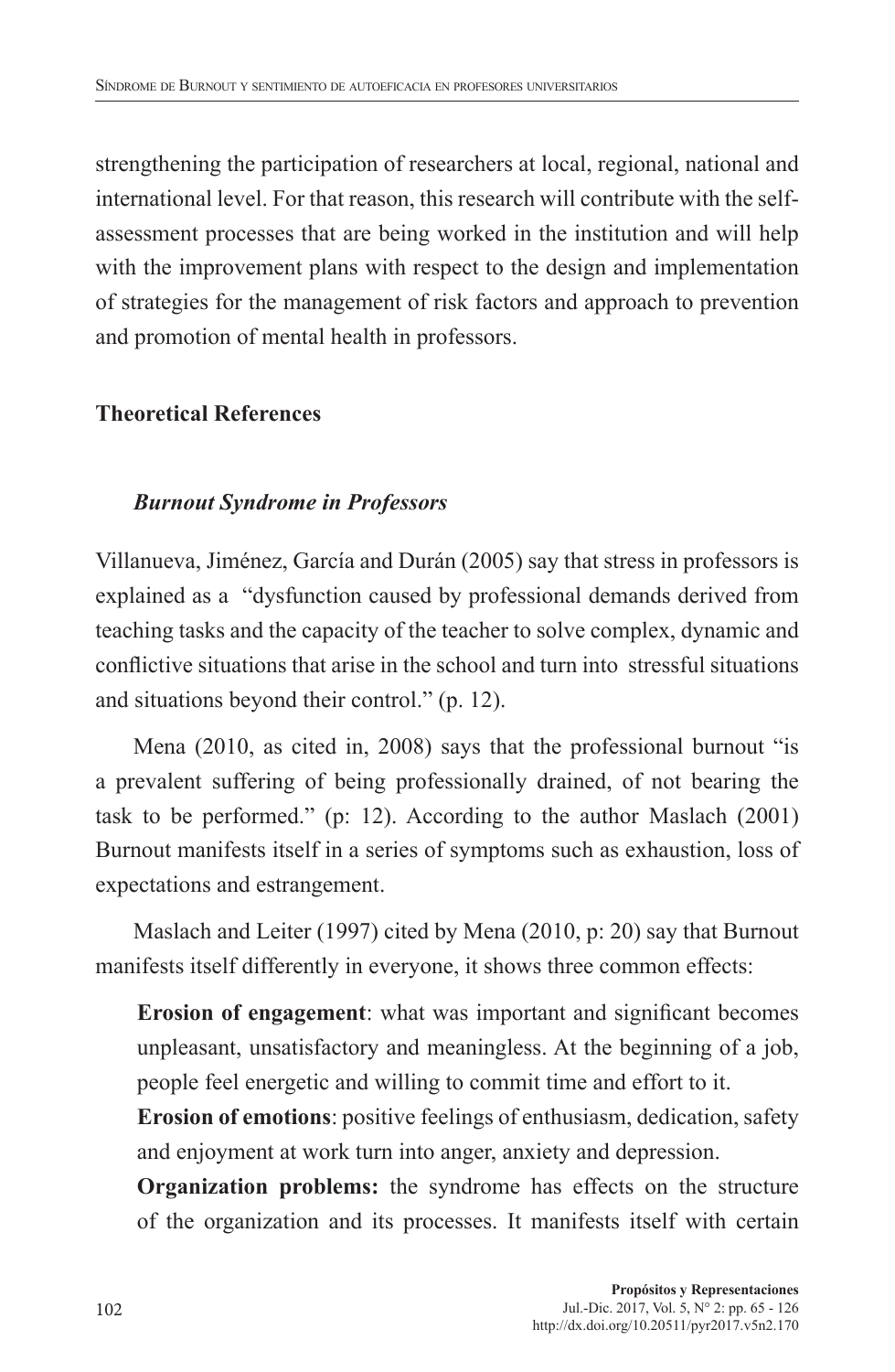characteristics such as efficacy and efficiency, unsuitable implementation of policies, problems between the members of the company or organization.

Taking into account the foregoing, according to Miño, (2012) Burnout symptomology presents an own characteristic which excels physical and psychic exhaustion, feelings of impotence and despair. Subjects can develop a negative self-concept, a negative attitude towards work, life and others, and this is consistent with a type of flat feeling towards the others.

Therefore, for Maslach and Jackson (1984, pp. 144-145) the three dimensions that characterize the syndrome include:

- **Emotional exhaustion**. It is the main element of the syndrome and it is characterized by an increasing sense of loss of energy at work and a feeling of being at the end of one's rope, of not being able to give more of oneself from a professional perspective and of having exhausted all the emotional resources.

- **Depersonalization**. It implies a negative change in the attitudes towards others (negative, distant and cold attitudes and answers), emotional estrangement, especially towards people who are the target of the professional activities, and also towards colleagues, being cynical, irritable and ironic, and even using sometimes derogatory labels to refer to users or trying to blame them for their frustrations and low work performance.

- **Low professional and/or personal accomplishment or achievement**. Low self-esteem, feeling of insecurity and incompetence, efficacy decrease at work, ideas of failure. Feelings of defenselessness or loss of control.

García et al. (2004) establishes that the assessment of the student implies the analysis of a wide range of activities required by the institution for the professors to carry out them, and they are teaching, advice, tutorial, culture dissemination, preparation of teaching materials and research.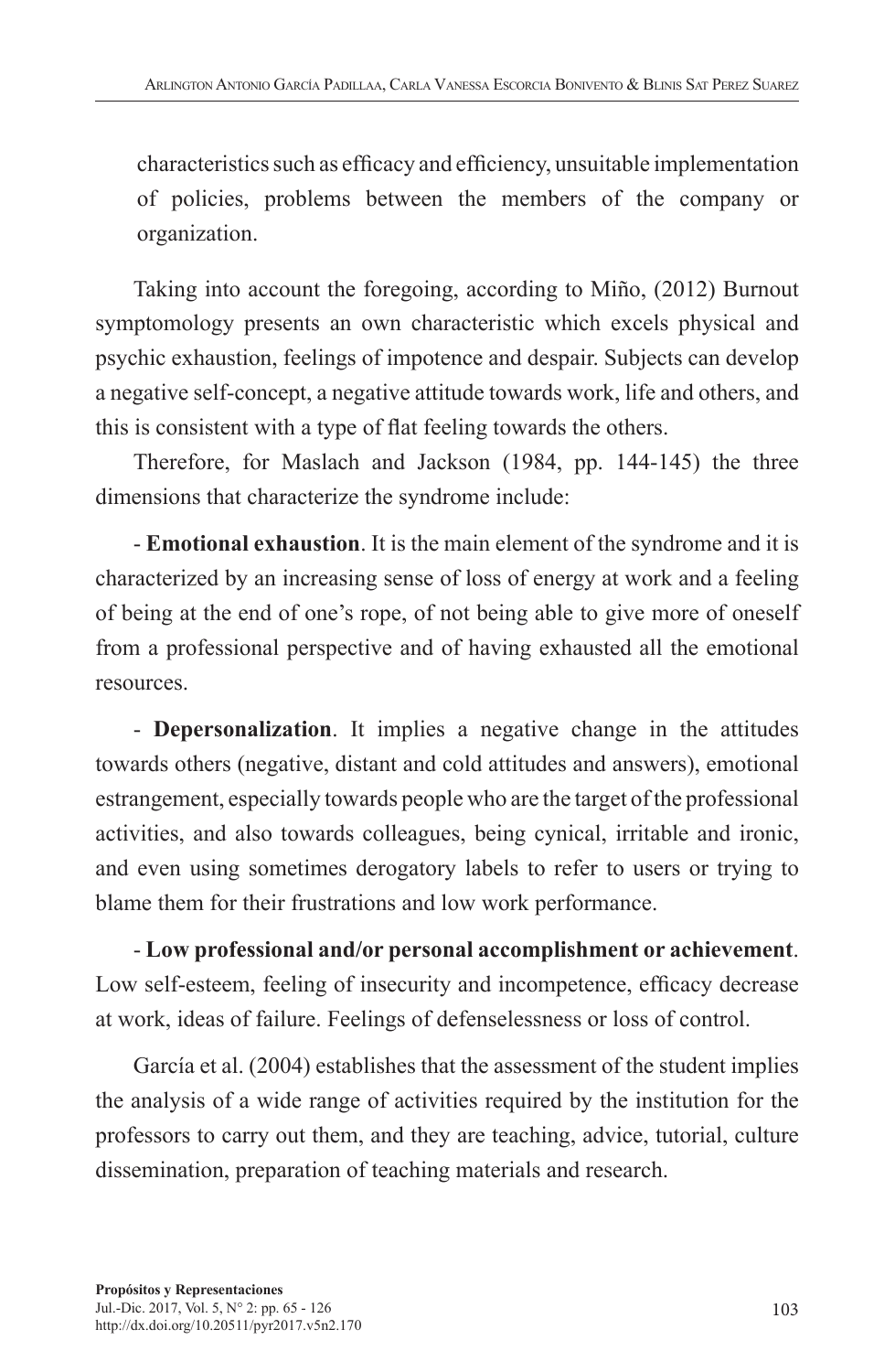Work stress can be generated when work demands exceed the time limits, physical capacity, and skills of teachers. This can occur regardless the category or seniority of the teachers. Moreover, it is common that the result of chronic stress is underestimation and failure (characteristics of the burnout syndrome) and it is considered they are related to quality of the teacher's class.

As in other care professions, burnout in teachers does not appear abruptly, but it is the final phase of a continuous and developing process and it can be identified through signs such as sense of unsuitability for the job, sense of lack of resources to face the teacher job, reduction of the problem-solving capacity, etc.

The professional exhaustion of professors: a predictive model

In the particular case of the faculty, many authors have defended the need to research the Burnout phenomenon in this profession over the last years and all of them have been able to verify that the syndrome is not questionable in the case of teaching, due to the development of somatic and psychological problems that significantly damage their academic work and affect their relationships with students and the teaching quality (Guerrero  $\&$ Rubio, 2005).

From this organizational perspective that focuses on showing the exogenous nature of burnout and its etiological relationship with work life, it is convenient to orient the intervention and prevention actions towards the organizational change and that of external work conditions. However, then from this perspective, some variables that are related to internal work conditions, such as the capacity to make decisions and develop work skills, are introduced (Santavirta, Solovieva &Theorell, 2007; Taris, Stoffelsen, Bakker, Schaufeli & Dierendock, 2005).

Nowadays, there are mechanisms in the environment that lead to work overload in professors and university researchers, blurring their professional role, and therefore, aggravating their work conditions, their work life and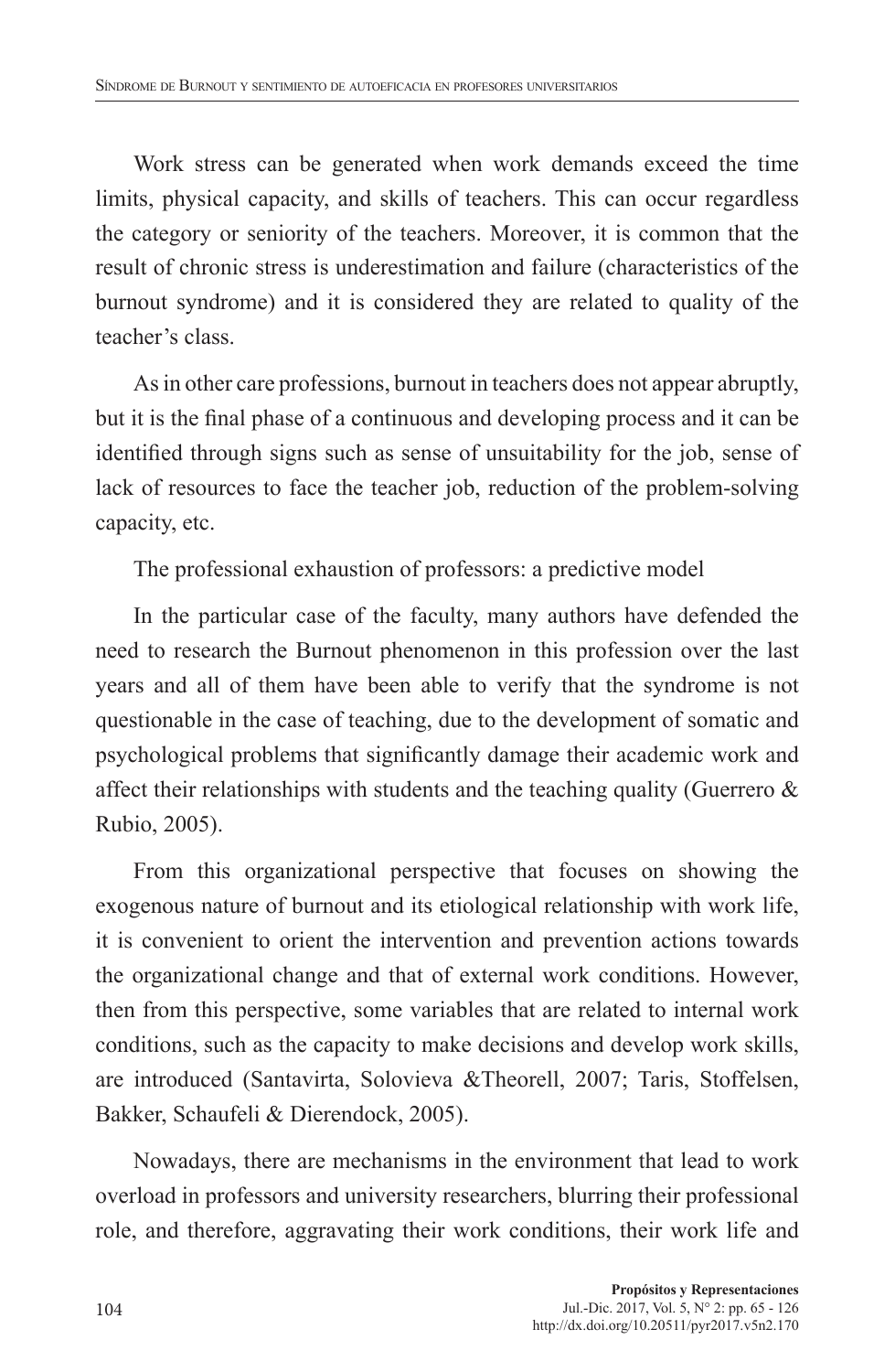all for the same or less salary, which affects their social and academic recognition.

Gil-Monte (2003) says that currently, it is necessary to consider aspects of wellbeing and occupational health when evaluating efficacy of a specific organization, since the work life quality and the physical and mental health state affect the organization (such as absenteeism, rotation, productivity decrease, quality decrease, etc.). The consequences of the physical and mental health of the worker in the face of a stressful situation can be observed. This observation would facilitate to understand and recognize that the body and mind work reciprocally, that is, if any of them is weakened, this will directly affect the other areas of the person.

According to Montoya and Moreno (2012), it is clear that the presence of the Burnout Syndrome causes economic, social, personal and work costs both in people who suffer from it and the organization in which they work, making it possible the deterioration of several areas of operation, not only the areas in which the person operates, but also those internal works areas. For that reason, the person would rotate from one position to another, causing low productivity and more expenses for the company.

#### **Teaching Performance**

Valdés, Cantón & Mercado (2006) say that "Education is the important means of societies to conserve, transmit and transform the culture and life of individuals (p: 40). It allows each one of the actors involved to obtain the necessary resources from it to carry out personal and social changes. In this regard, teachers should keep a status as their performance is more suitable; for that reason, they are in a constant development taking into account the demands and regulations of the institutions.

According to the foregoing, Cárdenas, Méndez and González (2014) say that "this entails certain underlying changes, among them, what is expected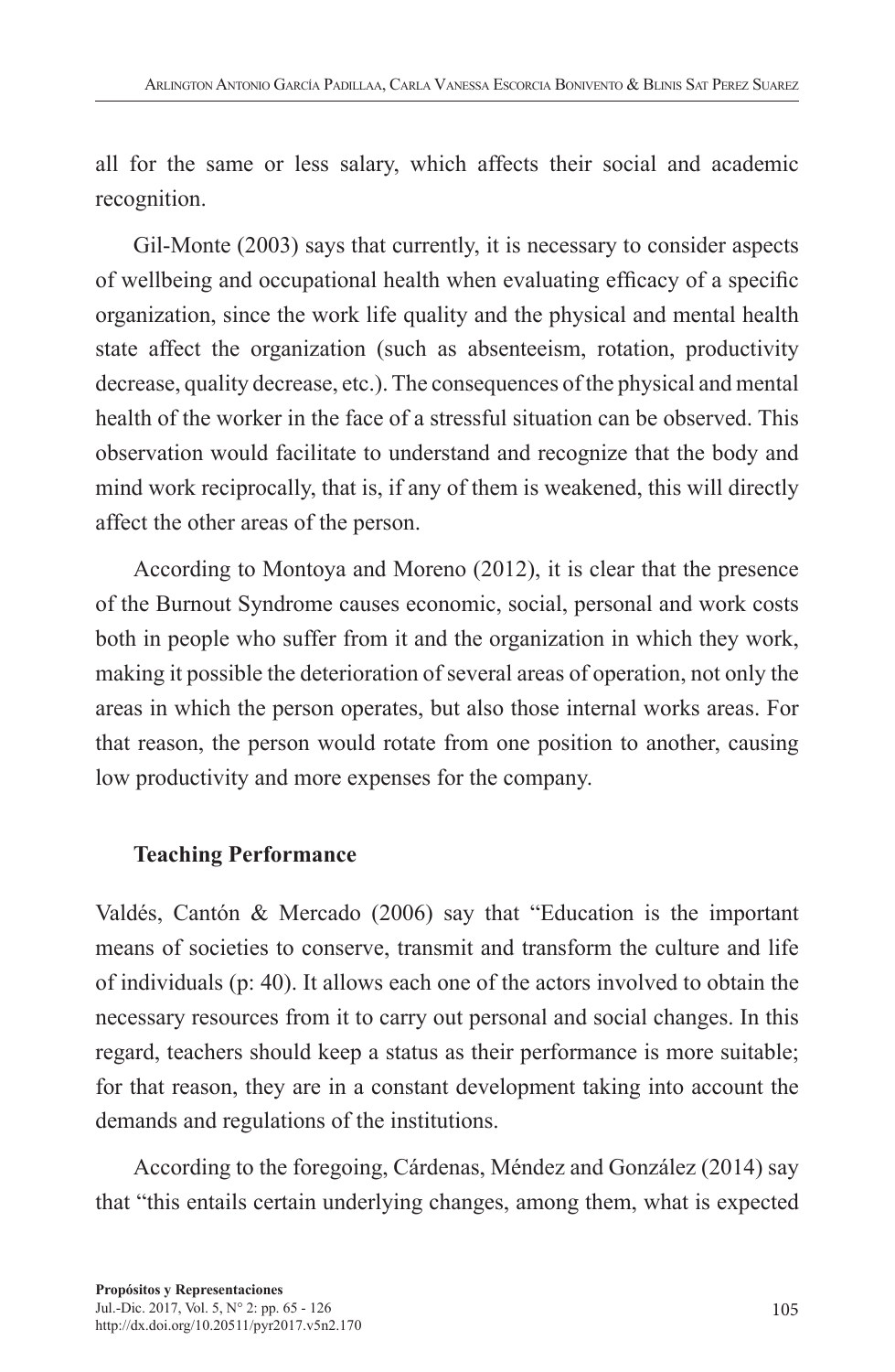to be done by the teachers and the need to evaluate if they really fulfills the expectations, which is called evaluation of teaching performance." (p. 4).

Teaching performance, when discussed from a subjective perspective, is associated with the way how each teacher value the quality of their work and the satisfaction they experience with it. When focused from an objective perspective, it is related to the quantification of the indicators that are evaluated (Fernández, 2002).

Teaching performance is evaluated through a systematic process for obtaining data in order to verify and value the educational effect in students, the effect of the development of their teaching capacities, their emotionality, work responsibility and the nature of their interpersonal relationships with students, parents, directors, colleagues and representatives of the institutions of the community (Valdés, 2000).

There are dimensions that explain the excellence of the professor and their job. For that reason, Salazar (2006) proposes three dimensions. 1) Personal dimension: empathy is integrated in order to relate the professor with their students; after the objective has been achieved. 2) Discipline dimension: it is linked to the professor's knowledge of a discipline, this knowledge allows the recognition of epistemological or psychic obstacles the students can face when learning it and thus, professors can make educational decisions as the case may be. 3) Teaching dimension: the knowledge of a discipline is necessary but not enough to teach it. It is necessary to understand the way students will access and learn this knowledge.

On the other hand, Cárdenas, Méndez and González (2014) say that most teachers, particularly professors are subject to constant demands, such as making important decisions, introducing effective changes, innovating and keeping up to date in technological advances and advances of the specific area of the discipline. Moreover, demands are also established in terms of production of educational material, preparation of scientific articles and other administrative activities (reports, meetings, etc.).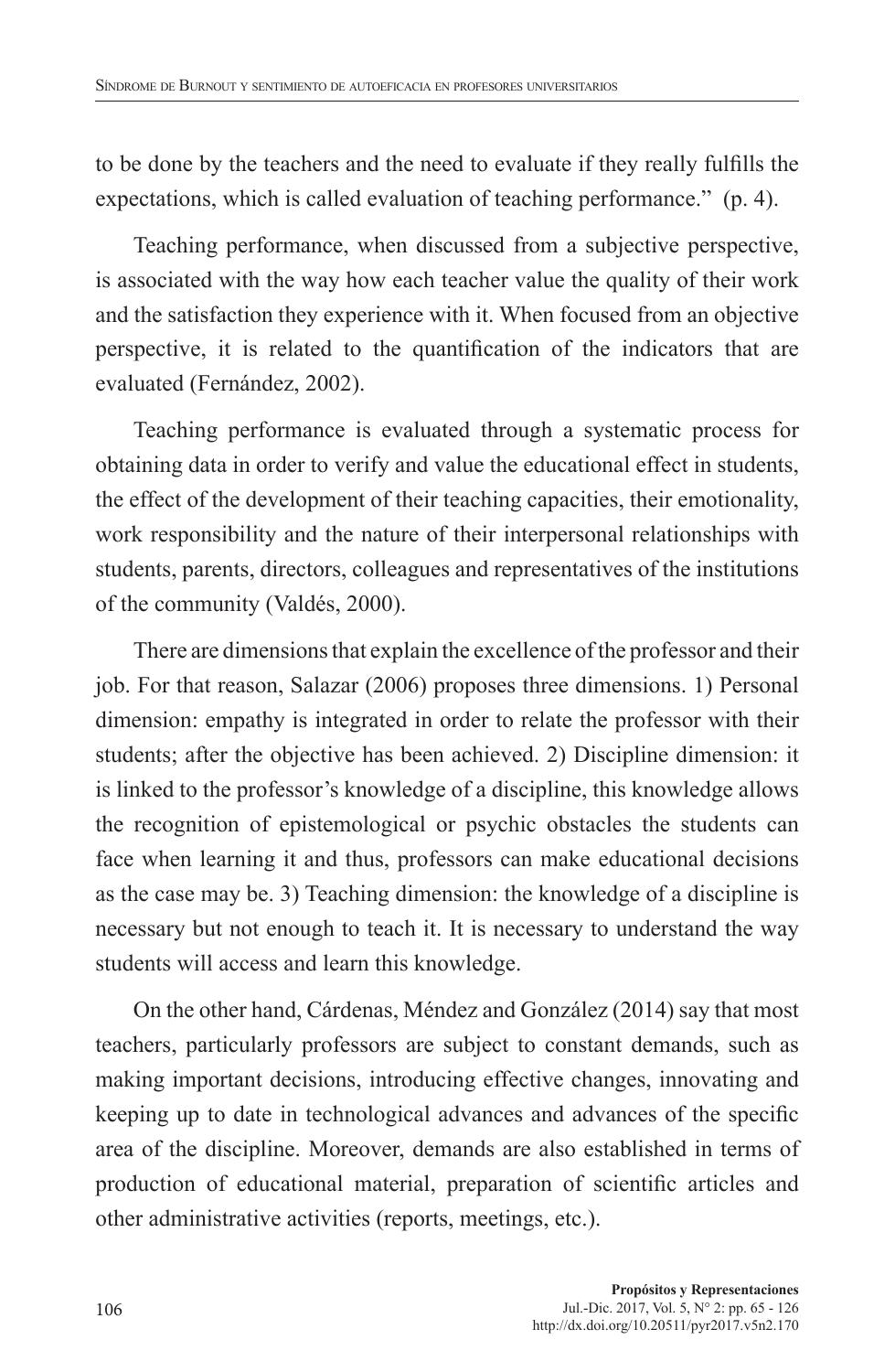It is important to consider the responsibility of teachers, that is, educating, teaching, guiding, but at the same time, they play the role of parents many times. Salanova, Llorens and García (2003) establish that these responsibilities along with the increasingly complex demands from students and relatives, as well as of changes and reforms of curriculums and of the education system restructuration, are turning teaching into a profession of high risk for the development of certain syndromes.

#### **Self-Efficacy in Teachers**

Self-efficacy beliefs the professors perceive in relation to their capacities to facilitate learning of students are an important source of information that allows interpreting actions of the professor in the classroom. Chacon (2006) says that the efficacy of professors is regarded as the main predictor of the teacher's behavior in relation to effort and persistence in their teaching activities and their commitment to supporting and improving learning of their students.

On the other hand, Covarrubia and Mendoza (2016) say that "the theory of self-efficacy has gone through different conceptual and methodological stages. From its beginning to the present, this theory has tried to show how cognitive, behavioral, contextual and affective aspects of people are affected by self-efficacy."(p.:98). Moreover, the authors propose that self-efficacy "can be developed through four sources: mastery experience, vicarious experiences, social persuasion and psychological and emotional states. Even, it includes the capacity to activate cognitive, motivational, affective and selective processes." (p.: 9).

For Fernández (2008), self-efficacy can be defined as the set of beliefs people have about their own capacities to achieve specific results. Of course, this variable varies intrapsychically over time and interpersonally, that is, that self-efficacy acts in a particular or individual way.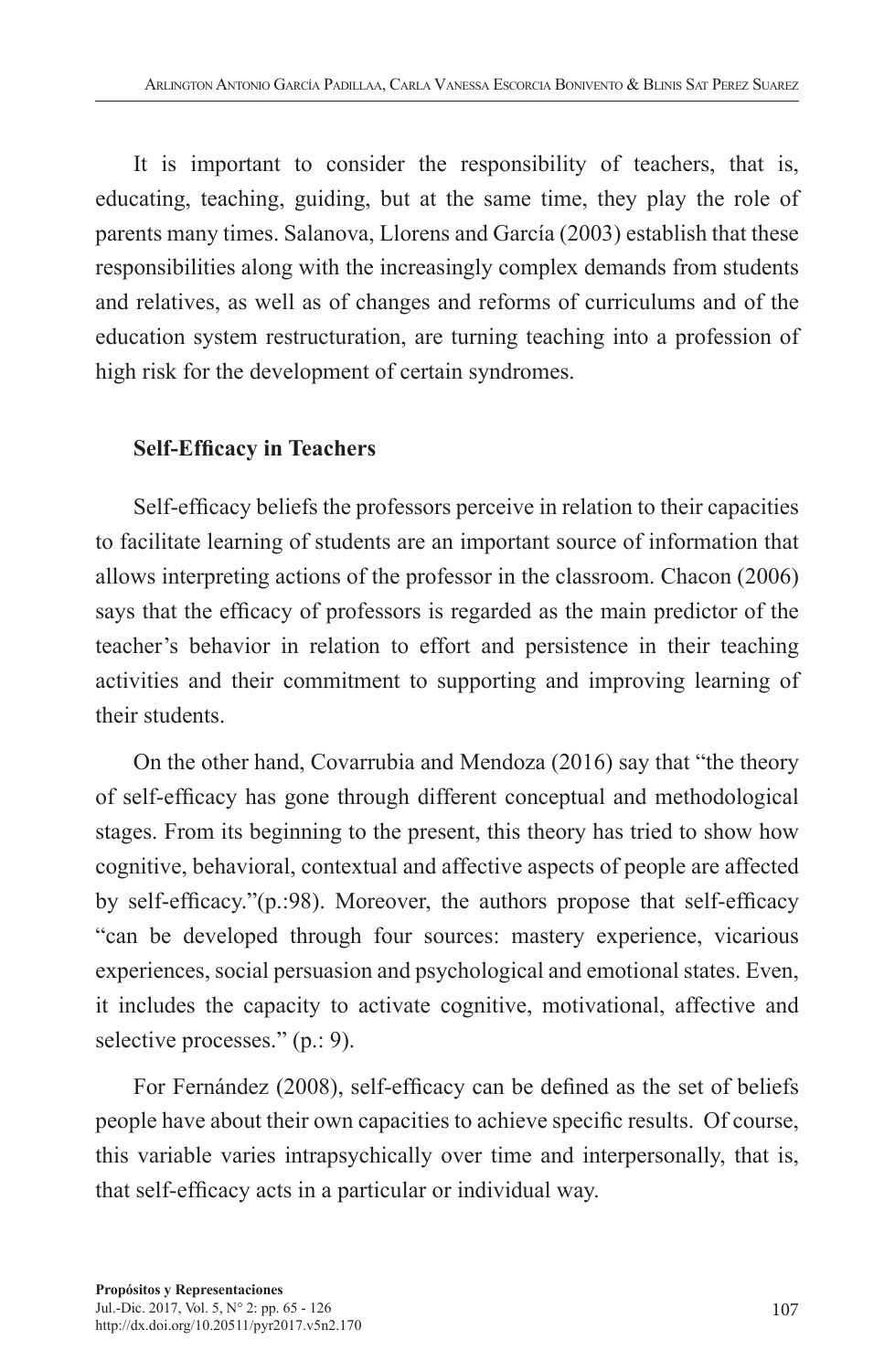Teachers with self-efficacy beliefs are weakened by stress, and develop less effective actions with students (Gonzalo & León, 1999, as cited in Bermejo & Prieto, 200, p. 494). Moreover, the authors state that these beliefs can make teachers doubt about their professions and can make them develop high levels of stress.

Regarding social value, teachers who think that they are doing their task with greater enthusiasm are seen by the directors as people with high averages in performance levels.

In addition, Carlos (2016) says that "self-efficacy implies feeling responsible for learning of the students, not blaming for academic failures, staying motivated in what they do despite adversities, typical limitations or difficulties of the job." (p. 306). They are actions that cause teachers to evaluate themselves in a positive way and that contribute to their performance and relationships with their students. Carlos – Guzmán (2016) says that there are some factors that contribute to self-efficacy: self-perception of their competencies and the belief that support materials, technological and virtual tools are available for them in order to solve any difficulty or problem arising satisfactorily during the teaching-learning process.

## **Method**

## **Design**

The approach of this Empirical-Analytical study is transactional or cross-sectional since data collection instruments were used in a single moment; and likewise, work was performed based on a correlational and descriptive design since an analysis of the relationship between study variables was conducted.

## **Participants**

A non-probabilistic sample is established in this study (Sampieri, Fernández & Baptista, 2014, p: 176). In this regard, the authors propose that since the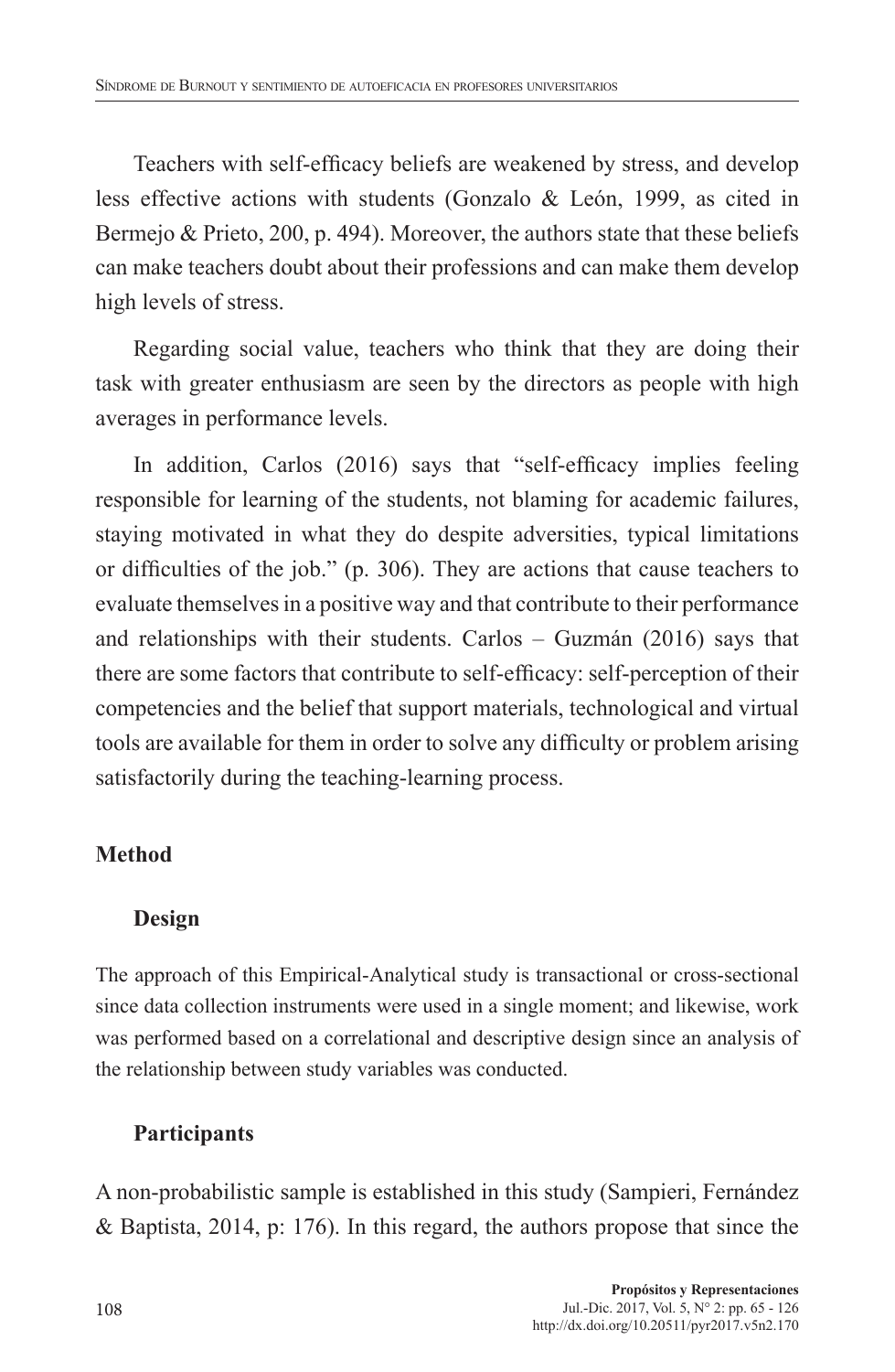procedure is not mechanic, certain criteria, which considering the research process, define the route for the selection of participants, are established.

Taking into account the foregoing, criteria for the selection of professors who participated in the research were the following: inclusion criteria include: professors of the psychology and dentistry programs, with at least 1 year working experience at the university, with classes assigned, and with the complete  $2016.1$  performance evaluation<sup>1</sup>.

 Exclusion criteria include: professors of the psychology and dentistry programs, who have less than one year in the job, with exclusively administrative and research assignment and professors who do not have the complete 2016.1 performance evaluation.

Twenty professors of the dentistry program and 17 professors of the psychology program participated in the study, meeting the inclusion and exclusion criteria. Thus, making a total of 37 professors who met the research criteria.

Taking into account the foregoing, 36% of professors are 51 to 60 years old,  $9\%$  of them are 41 to 50 years old,  $5\%$  are 31 to 40 years old,  $4\%$ are 20 to 30 years old and 2% of them are more than 60 years old). More professors of the dentistry program participated (52.8%), while 47.2% of professors of the psychology program participated. On the other hand, the female gender had greater participation than the masculine gender, 58.3% and 41.7%, respectively.

<sup>1</sup> Regarding the selection of the sample taking into account the inclusion and exclusion criteria, an average number of professors of the dentistry program did not meet the inclusion criteria, since some of them did not teach classes. On the other hand, other professors did not meet the criteria because their performance evaluation was not complete.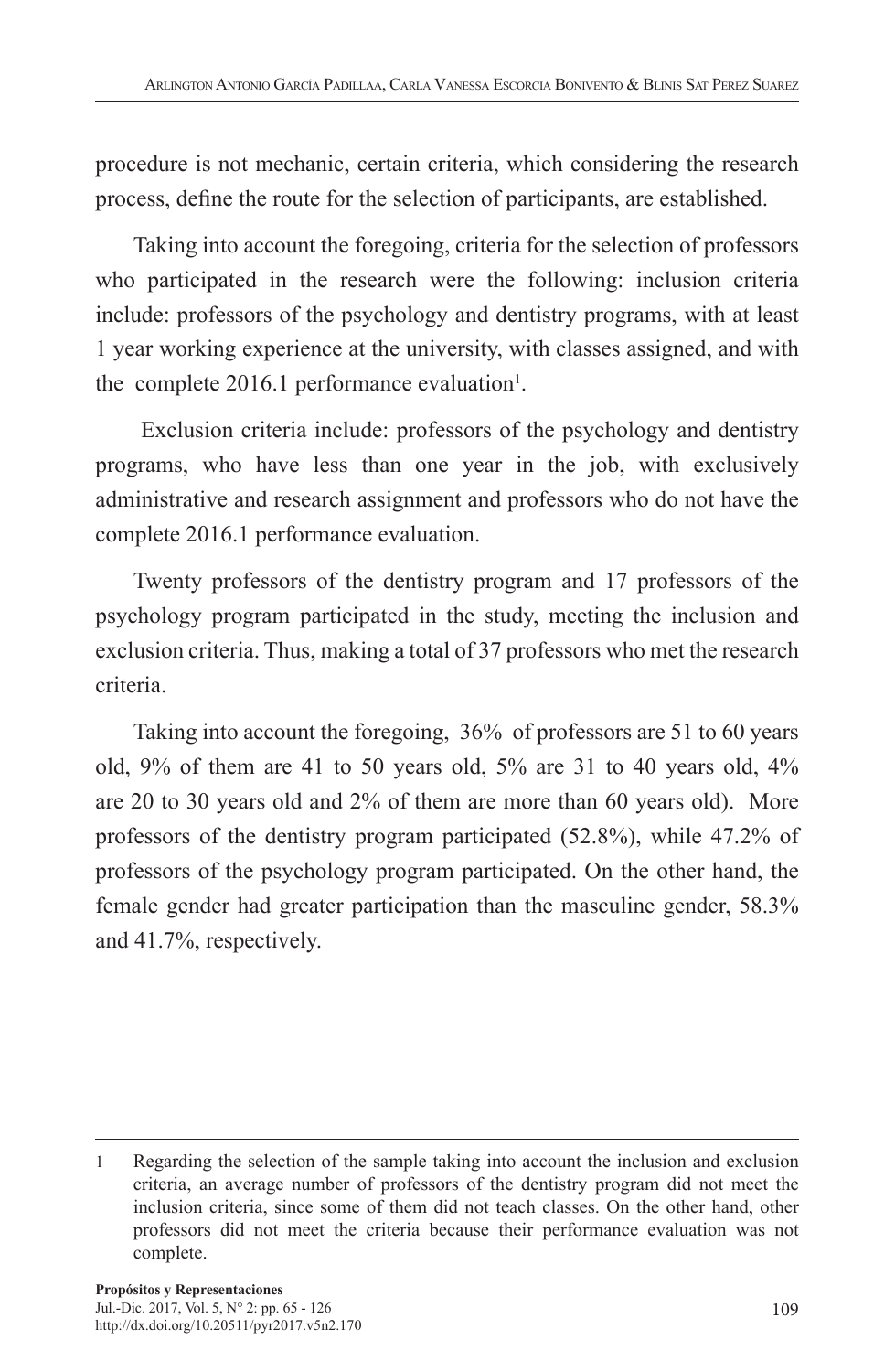#### **Instruments**

Sociodemographic scale: it is a scale used to collect information about age, gender, number of components, years of experience in the university, among others.

MBI of Maslach and Jackson: the instrument that will be used for this research is the first inventory created by Maslach and Jackson (Maslach Burnout Inventory, 1981, 1986) that is used to measure the level of Burnout. It was previously a 47-question survey. Finally, due to its high contribution to the explanation on this syndrome, 22 final questions were established for the Burnout Syndrome, (Cordes & Dougherty, 1993). For this study, the Maslach Burnout Inventory for Teachers (MBI-Ed) reviewed by Seisdedos (1997) will be used, the psychometric properties show an internal consistency for all items of 0.80, and specifically in the three dimensions evaluated, with a validity of 0.90 for emotional exhaustion, 0.71 for personal accomplishment and 0.79 for depersonalization (Maslach Burnout Inventory, 1981, 1986). The foregoing is confirmed by Barbosa, Muñoz, Rueda and Suárez, K. (2009), Justo (2010), Rionda-Arjona and Mares-Cárdenas (2012), Guerrero (2003), Oramas, Almirall, and Fernández (2007) and Rojas, Zapata, Grisales (2009).

On the other hand, cut-off points are established for Burnout Syndrome dimensions. For exhaustion dimension, the following cut-off points were established: 1-19 low level – very low; 19-26 intermediate level and 29+ high level. For depersonalization dimension, the following cut-off points were established: 1-6 low level – very low, 6 to 9 intermediate level and 10+ high level. And for personal accomplishment dimension, the cut-off points were the following: 0 to 30 low levels – very low, 34 to 39 intermediate level and 40+ high level.

Teacher's self-efficacy beliefs: to measure self-efficacy, the instrument of teacher's self-efficacy beliefs developed by Tschannen-Moran and Woolfolk, (2001) was used and this instrument consists of 24 questions in a scale from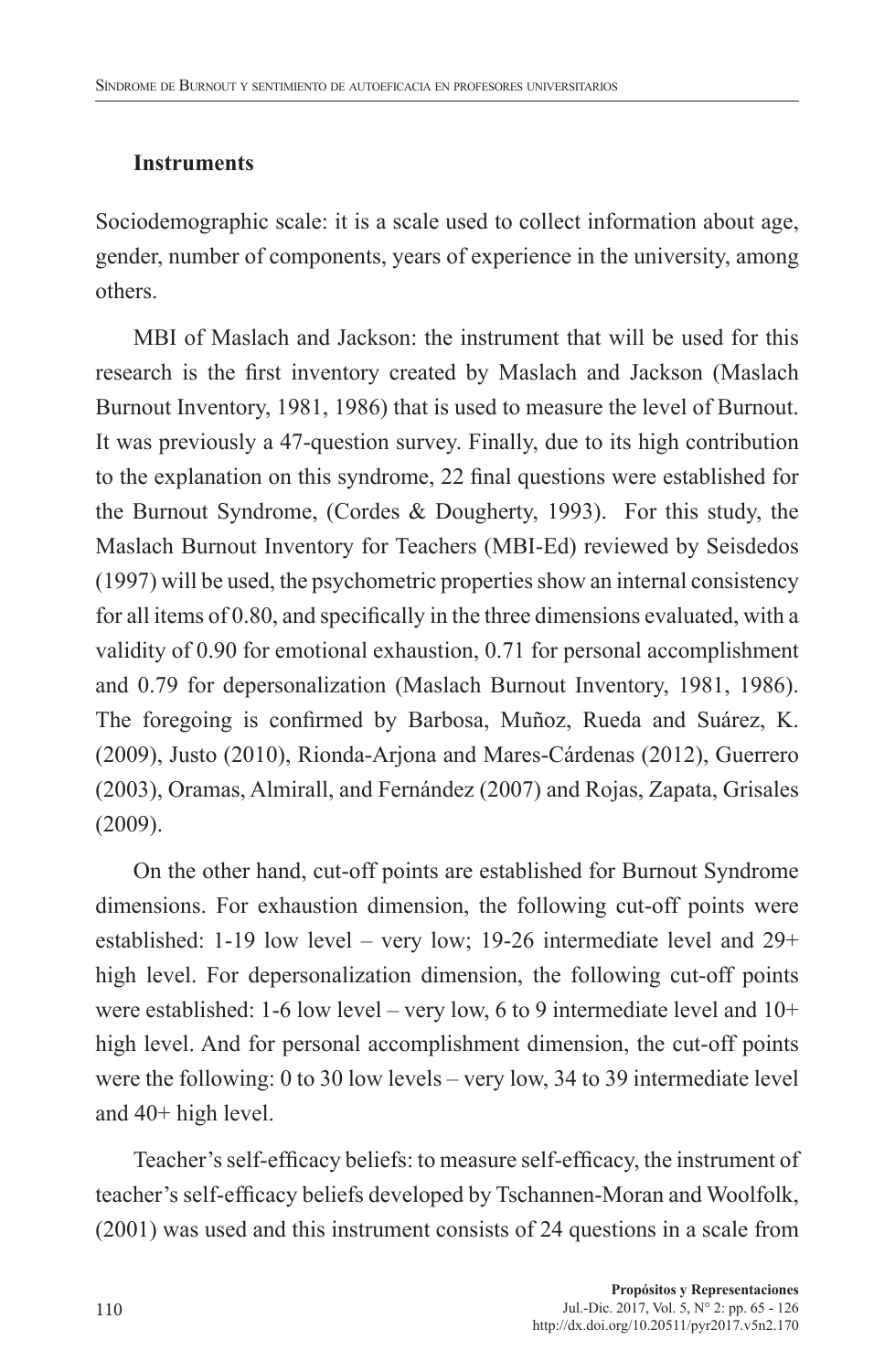1 to 9 (1= "nothing",  $9=$  "a great deal"), and are divided in 3 sub-scales: a) "Efficacy for student engagement", b) "Efficacy in teaching strategies" and c) "Efficacy in classroom management". However, for this study, the version adapted and translated into Spanish (TSES) by Covarrubias y Mendoza (2015) is used.

This adaption has 147 questions and 3 to 4 factors are added compared to the original version. The authors added a fourth factor focused on the "Efficacy in approaching singularity of students". All of this coincides with the reports on the validation of this construct (Covarrubias & Mendoza, 2015; Revelli Galarza et al., 2013; Rodríguez, Núñez, Valle, Blas, & Rosario, 2009; Toro & Ursúa, 2005), which have shown an average ranging from 3 to 6 factors. Responses to each question were assessed on a simplified Likert scale: Nothing, very little, some influence, quite a bit, a great deal. The cut-off points for the values of the dimensions are from 0 to 1. In addition, the total reliability of the 17-question inventory showed a Cronbach's alpha of 0.922. Therefore, reliability per factor varied between 0.737 and 0.838 (Covarrubias & Mendoza, 2015).

#### **Procedure**

The research started with the selection of the topic to be discussed. Then it was focused on formulating and delimiting the problem, this was carried out based on the primary and secondary bibliographic review. As a result of this phase, the theoretical framework that allowed the conceptualization of variables was developed. Likewise, the foregoing contributed to the identification of the necessary instruments for data collection. To collect information, the Teacher's Burnout Inventory (MBI-Ed) developed by Maslach and Jackson (1981; 1986) and adapted by Seisdedos (1997) was used and the Teacher's Self-efficacy Beliefs Scale developed by Tschannen-Moran and Woolfolk (2001), adapted by Covarrubias and Mendoza (2015) was also employed.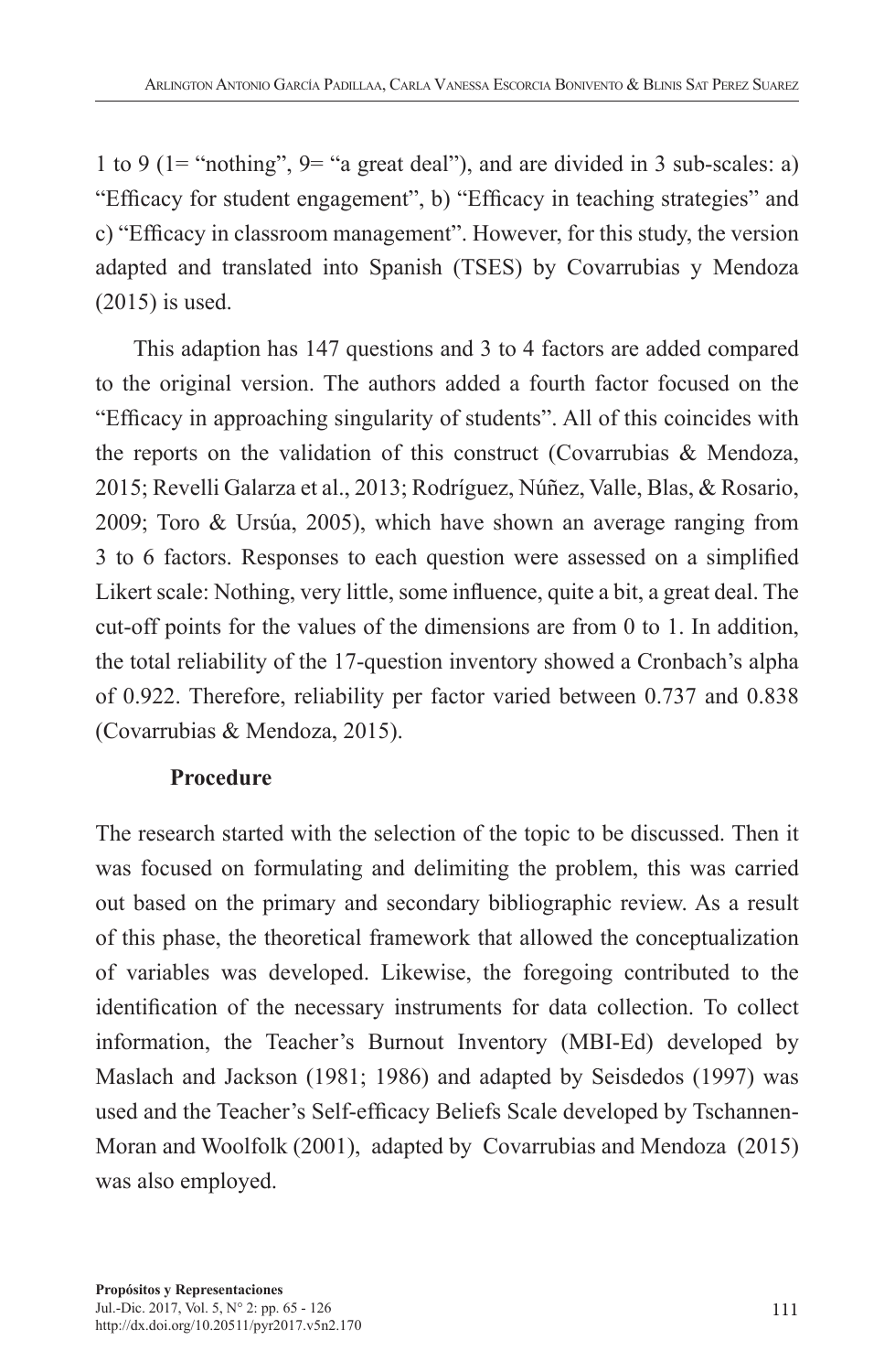After that, the empirical phase continued. In this phase the instruments were applied in October and November to professors of the dentistry and psychology programs. The application of the instruments showed particularities, since it was carried out collectively, researchers went to places where professors perform their activities, such as classrooms, teacher's lounge or offices. It is worth mentioning that the academic coordinators of the programs collaborated, since they provided the list of professors with their respective information. To select the sample, inclusion and exclusion criteria were taken into account and this allowed choosing a number of representative subjects in each one of the programs. For the application of the instruments, a letter was sent to the programs for authorization. Before the application, an informed consent was submitted to professors.

The statistical analysis was executed by using the statistical program SPSS, version 23, in which the construction of a data matrix and the statistical analysis of the results were initially established. Finally, the analysis was executed and the objectives of the study were met, making a descriptive analysis of variables and establishing the bivariate correlation procedure that calculates the Spearman correlation coefficient with its levels of significance.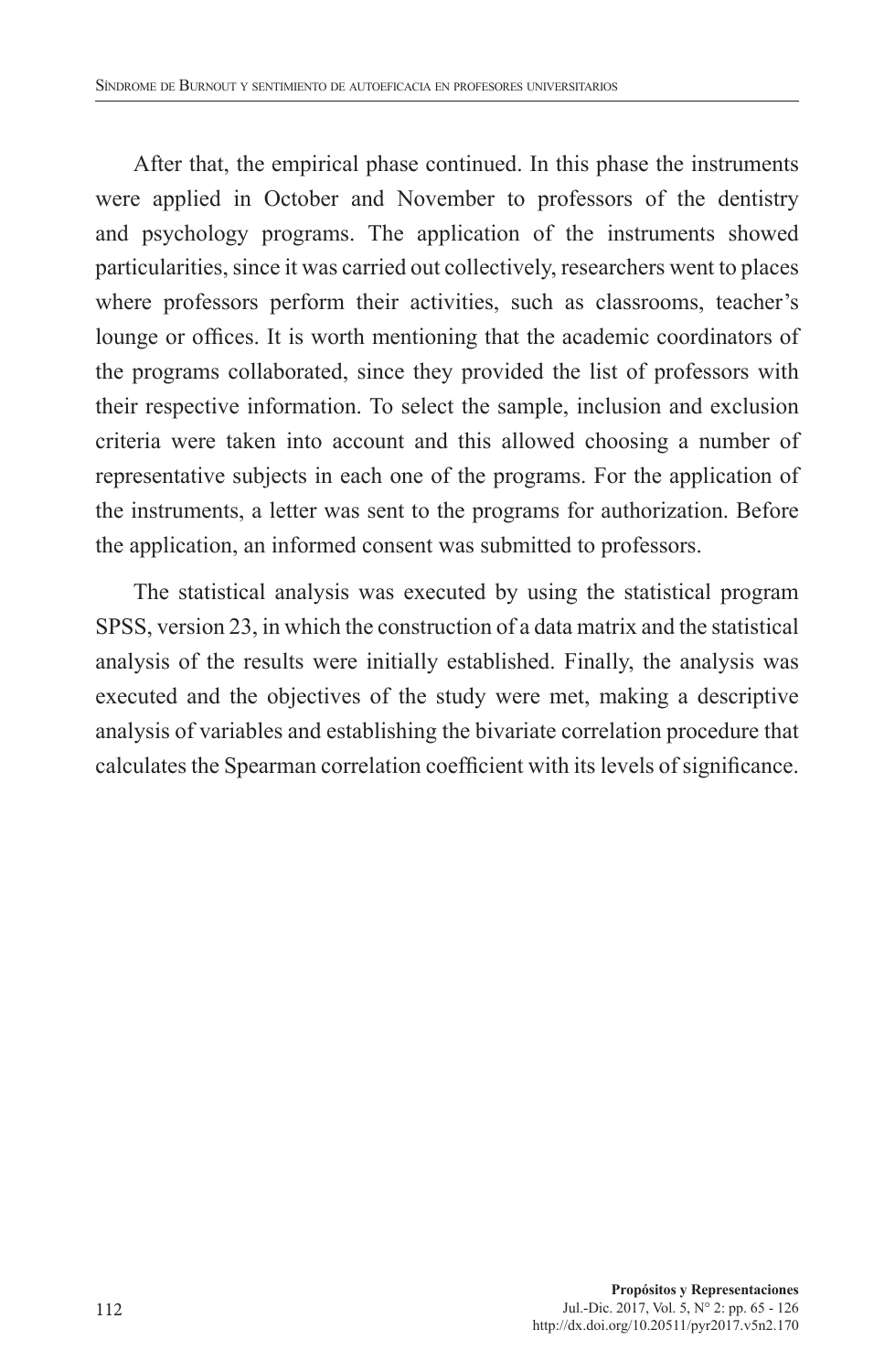#### **Results**

#### **Teaching Function Analysis**

#### **Table 1.**

#### *Frequency analysis of teaching function.*

| Teaching Function                  |                | Frequency | $\frac{0}{0}$ |  |
|------------------------------------|----------------|-----------|---------------|--|
| Administrative duties/management   | Yes            | 10        | 27.8          |  |
|                                    | N <sub>0</sub> | 25        | 69.4          |  |
| Professors with tutorials          | Yes            | 19        | 52.8          |  |
|                                    | N <sub>o</sub> | 17        | 47.2          |  |
| Thesis advisor                     | Yes            | 13        | 36.1          |  |
|                                    | N <sub>o</sub> | 23        | 63.9          |  |
| Development of research activities | Yes            | 22        | 61.1          |  |
|                                    | N <sub>o</sub> | 14        | 38.9          |  |
| Development of outreach activities | Yes            | 20        | 55.6          |  |
|                                    | No             | 16        | 44.4          |  |
|                                    |                |           |               |  |

*Source: Own data*

Taking into account administrative duties/management, it is observed that 69.4% of professors do not have specific duties; while 27.8% of professors do have them. Regarding professors that are tutors, it is observed that 52.8% of professors are tutors with a greater participation; while 47.2% of professors are not tutors.

It is worth mentioning that 36.1% of professors are thesis advisors, while 63.9% of them are not.

Based on the previous table, it can be identified that professors with research activities had a greater participation with 61.1%; while 38.9% of professors do not have research activities. 55.6% of professors develop outreach activities, while just 44.4% of them do not develop them.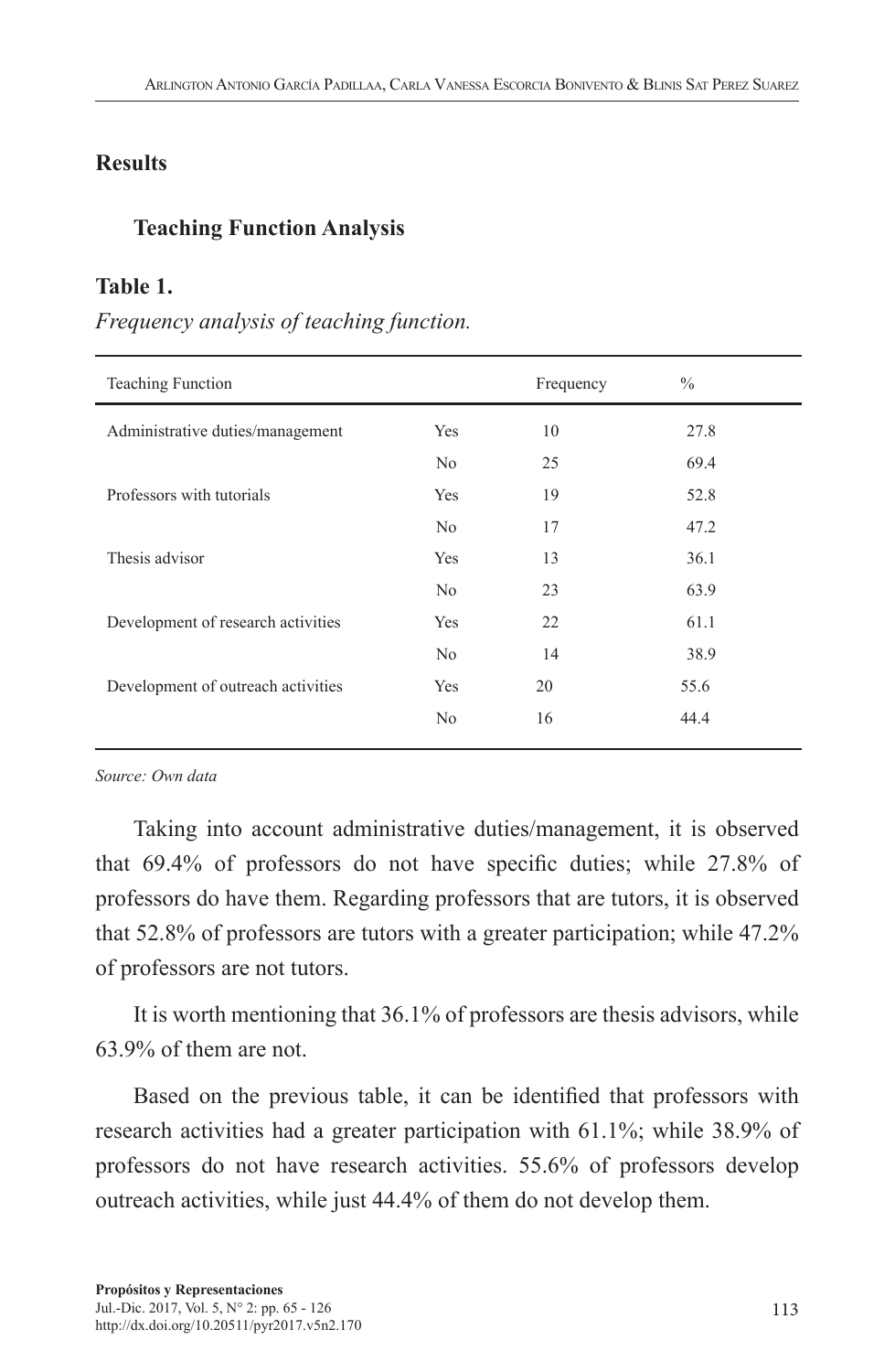## **Analysis of Variable Frequency**

#### **Table 2.**

*Frequency analysis of the levels of Burnout syndrome dimensions.*

| Dimensions                  | Ranges               | Frequency      | Percentage |  |
|-----------------------------|----------------------|----------------|------------|--|
| <b>Emotional</b> exhaustion | Low levels           | 30             | 83.3       |  |
|                             | Intermediate levels  | 3              | 8.3        |  |
|                             | High levels          | 3              | 8.3        |  |
|                             | Total                | 36             | 100.0      |  |
| Depersonalization           | Low levels           | 34             | 94.4       |  |
|                             | Intermediate levels  | $\overline{2}$ | 5.6        |  |
|                             | Total                | 36             | 100.0      |  |
| Personal                    |                      |                |            |  |
| accomplishment              | Low accomplishment   | $\overline{2}$ | 5.6        |  |
|                             | Intermediate         | 10             | 27.8       |  |
|                             | Sense of Achievement | 24             | 66.7       |  |
|                             | Total                | 36             | 100.0      |  |

*Source: Own data*

The emotional exhaustion dimension showed that 83.33% of professors do not present emotional exhaustion, while 8.3% of them, who show an intermediate/high level of emotional exhaustion, have the sense of feeling exhausted, as well as physically and mentally drained when dealing with their academic responsibilities.

Regarding depersonalization, there was a percentage of 94.4 in low levels and a percentage of 5.6% in intermediate levels. So it can be said that professors show negative attitudes and cold feelings towards students and their academic activities. However, there is a percentage in intermediate levels that may show this type of attitudes and feelings.

Regarding personal accomplishment dimension, it was found that 5.6% of professors show low level of personal accomplishment, 27.5% of them show intermediate level of personal accomplishment and 66.7% show more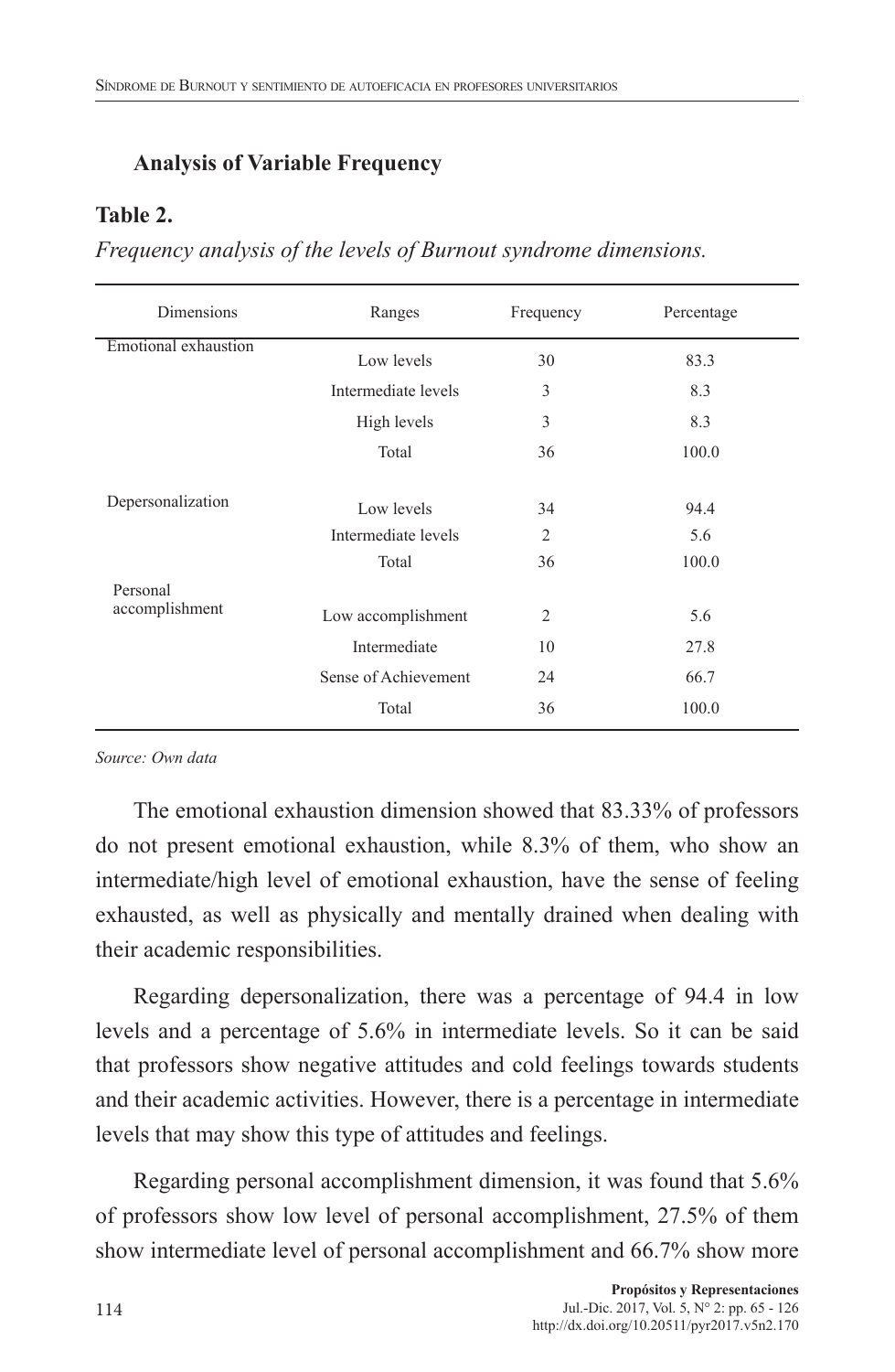scores in sense of achievement, which indicates that professors tend to evaluate themselves in a positive way, that they are motivated at work and satisfied with the results of their academic activities.

#### **Table 3.**

| <b>Dimensions</b>                                 | Ranges       | Frequency | Percentage |
|---------------------------------------------------|--------------|-----------|------------|
| Efficacy in the participation of students (FA)    | High Levels  | 36        | 100.0      |
| Efficacy in learning and teaching strategies (FB) | High Levels  | 36        | 100.0      |
| Efficacy in classroom management (FC)             | Intermediate | 1         | 2.8        |
|                                                   | High Levels  | 35        | 97.2       |
|                                                   | Total        | 36        | 100.0      |
| Efficacy in approaching singularity of students   | High Levels  | 36        | 100.0      |

*Frequency analysis of self-efficacy belief in professors.*

*Source: Own data*

In Factor A about Teacher's Self-efficacy Beliefs, 100% of professors presented high levels, indicating that professors are able to achieve motivation and participation of their students in the teaching-learning process.

In Factor B about Efficacy in teaching and learning strategies 100% of professors presented high levels, which describes the capacity of professors to use different strategies and/or methodologies to teach and provoke learning in students (Covarrubias, 2015).

In Factor about Efficacy in classroom management 2.8% of professors presented intermediate levels, while 97.2% of them presented high levels, which indicates, according to Covarrubias (2014) the capacity of professors to manage and control behavior, discipline and order favoring a positive environment in classroom.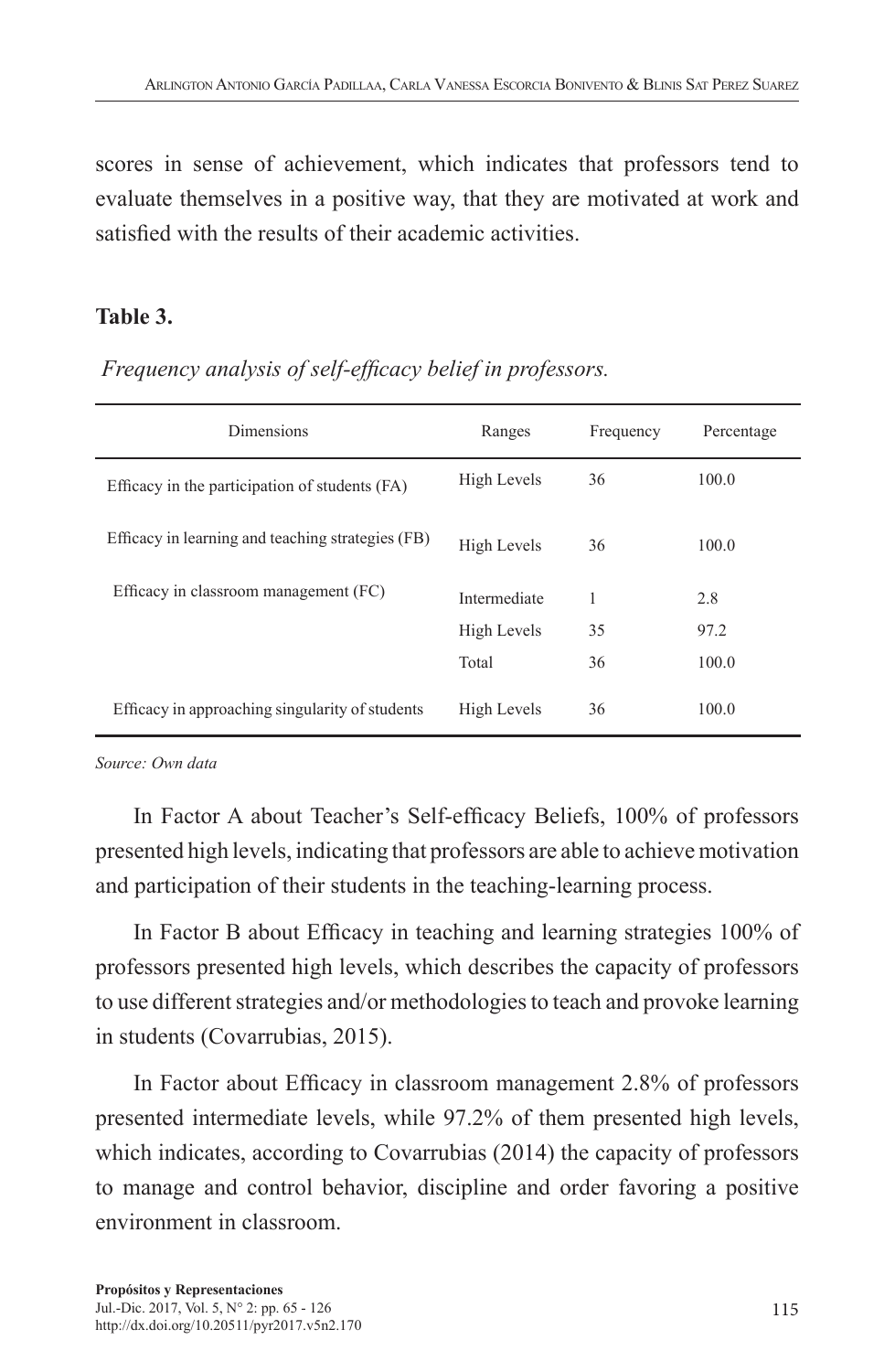On the other hand, it was observed that in Factor D about Efficacy in approaching singularity in students, 100% of the results are located in high levels. The foregoing indicates that professors are able to adapt teaching to the specific learning needs and/or demands of each student. (Covarrubias, 2015).

#### **Descriptive- Statistic Analysis**

Regarding Burnout syndrome dimensions, there is an average value in the emotional exhaustion (10.88) and depersonalization (2.19) dimensions and it corresponds to low - very low levels. In addition, the average value of personal accomplishment is 41.27 that corresponds to the high level. This could mean that professors feel a greater personal accomplishment and at the same time, they do not feel exhausted when dealing with duties performed in the university.

#### **Table 4.**

|                            | N  | Average | Standard deviation | Minimum | Maximum |
|----------------------------|----|---------|--------------------|---------|---------|
| Emotional<br>exhaustion    | 36 | 10.8889 | 9.29448            | 1.00    | 36.00   |
| Depersonalization          | 36 | 2.1944  | 2.79611            | 0.00    | 9.00    |
| Personal<br>Accomplishment | 36 | 41.2778 | 5.25145            | 28.00   | 48.00   |

*Burnout syndrome description.*

Variables of self-efficacy beliefs obtained intermediate and high values. This shows that professors are able to activate motivational, cognitive and behavioral processes that allow them to establish a positive assessment of themselves and regulate their own performance properly.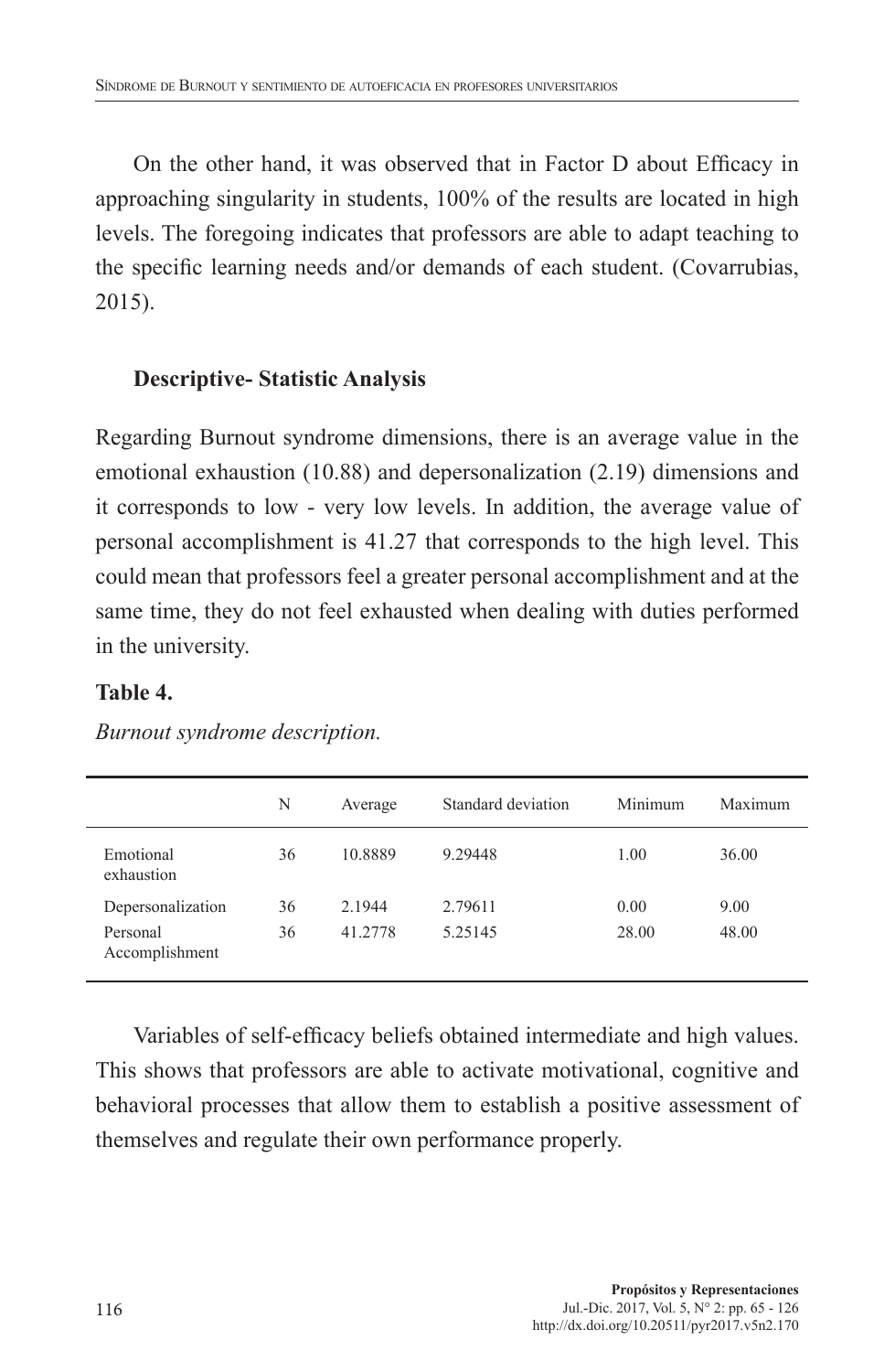#### **Table 5.**

|                          | N  | Average | Standard<br>deviation | Minimum | Maximum |
|--------------------------|----|---------|-----------------------|---------|---------|
| Self-efficacy beliefs FA | 36 | 4.2917  | 0.43712               | 3.25    | 5.00    |
| Self-efficacy beliefs FB | 36 | 4.4653  | 0.38337               | 4.00    | 5.00    |
| Self-efficacy beliefs FC | 36 | 4.2667  | 0.47809               | 3.00    | 5.00    |

*Self-Efficacy belief description.*

## **Analysis of Variable Correlation**

The relationship between variables of Burnout, Self-Efficacy Beliefs and Teaching Performance allowed the analysis of the following data:

Self-efficacy beliefs FD 36 4.3310 0.41618 3.50 5.00

#### **Table 6.**

*Relationship between teaching performance and Burnout syndrome dimensions.*

|                                                                | Teaching<br>performance | Emotional<br>exhaustion | Deper<br>sonalization | Personal<br>accomplishment |
|----------------------------------------------------------------|-------------------------|-------------------------|-----------------------|----------------------------|
| Teaching performance                                           |                         | $332*$                  | .284                  | $-94$                      |
| Emotional exhaustion                                           | $.332*$                 | 1                       | $.342*$               | $-.065$                    |
| Depersonalization                                              | .284                    | $.342*$                 | 1                     | $-611**$                   |
| Personal accomplishment                                        | $-.194$                 | $-.065$                 | $-611**$              | 1                          |
| *. Correlation is significant<br>at the .05 level (2-tailed).  |                         |                         |                       |                            |
| **. Correlation is significant<br>at the .01 level (2-tailed). |                         |                         |                       |                            |

*Source: Own data*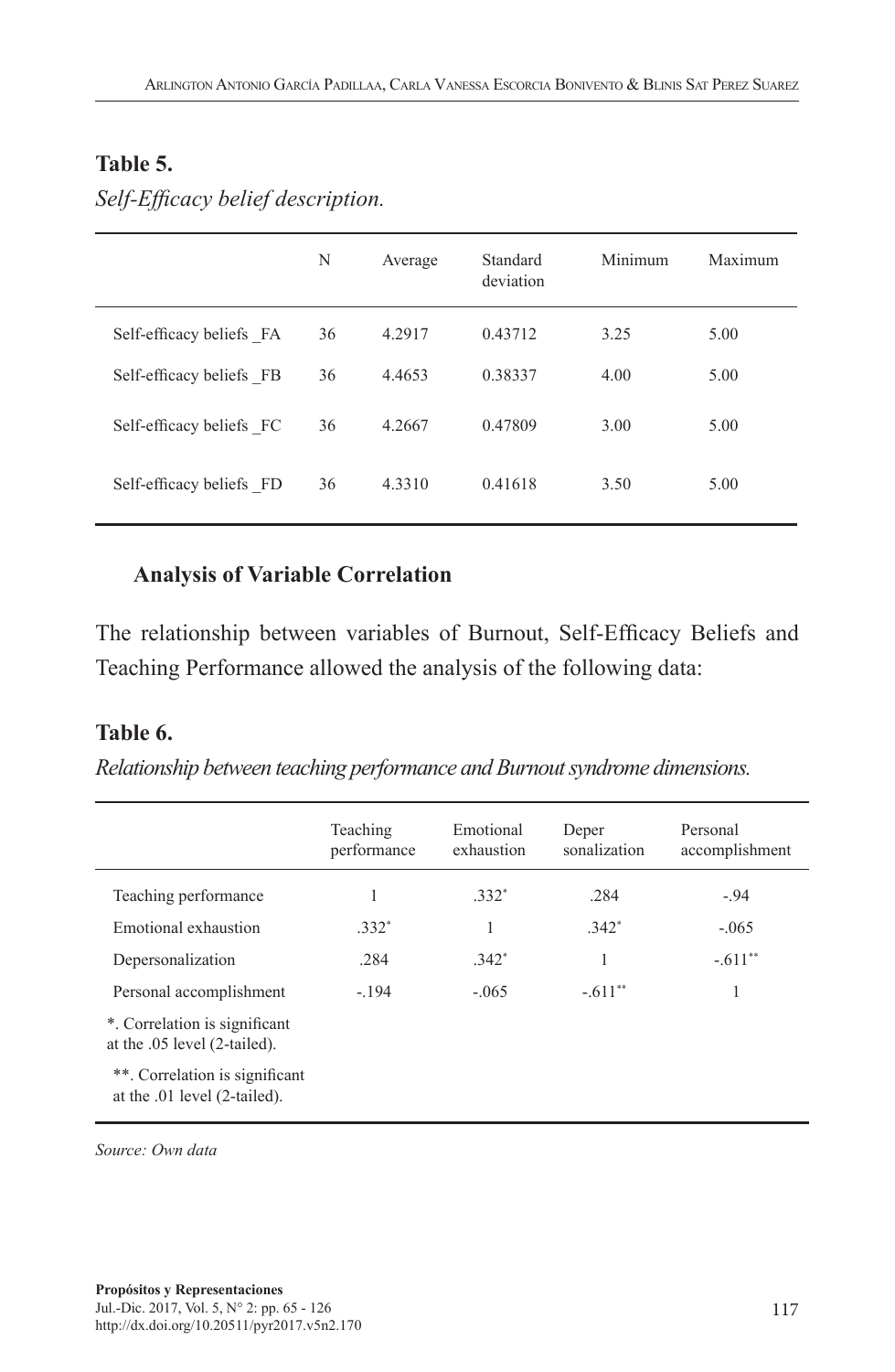Taking into account the previous results, there is a positive relationship between teaching performance and emotional exhaustion dimension (.332\*). In the same way, there is a positive relationship between emotional exhaustion and depersonalization (.342\*) as well as a negative relationship between depersonalization and personal accomplishment (-.611\*\*).

## **Table 7.**

|                                                             | Teaching<br>performance | Self-<br>efficacy<br>beliefs FA | Self-<br>efficacy<br>beliefs FB | Self-<br>efficacy<br>beliefs FC | Self-<br>efficacy<br>beliefs FD |  |
|-------------------------------------------------------------|-------------------------|---------------------------------|---------------------------------|---------------------------------|---------------------------------|--|
| Teaching<br>performance                                     |                         | ,073                            | $-069$                          | .057                            | .043                            |  |
| Self-<br>efficacy<br>beliefs FA                             | .073                    | 1                               | $.659**$                        | .287                            | $.554**$                        |  |
| Self-<br>efficacy<br>beliefs FB                             | $-.069$                 | $,659**$                        | $\mathbf{1}$                    | .309                            | $.373*$                         |  |
| Self-<br>efficacy<br>beliefs FC                             | ,057                    | ,287                            | .309                            | 1                               | $.570**$                        |  |
| Self-<br>efficacy<br>beliefs FD                             | .043                    | $.554**$                        | $.373*$                         | $.570**$                        | 1                               |  |
| **. Correlation is significant at the .01 level (2-tailed). |                         |                                 |                                 |                                 |                                 |  |

*Relationship between teaching performance and self-efficacy beliefs.*

\*\*. Correlation is significant at the .01 level (2-tailed). \*. Correlation is significant at the .05 level (2-tailed).

Source: Own data

As can be seen in the previous data, there is a significant relationship between teaching performance and self-efficacy beliefs. However, there is a significant positive relationship between Factor A and Factor B (.659\*\*) and Factor D (.554<sup>\*\*</sup>), a significant relationship between Factor B and Factor D (.373\*\*), a significant relationship between Factor C and Factor D (.570\*\*). Based on the foregoing, Factor D shows a greater relationship with Factors  $A(.554**)$  and C  $(.570**)$ .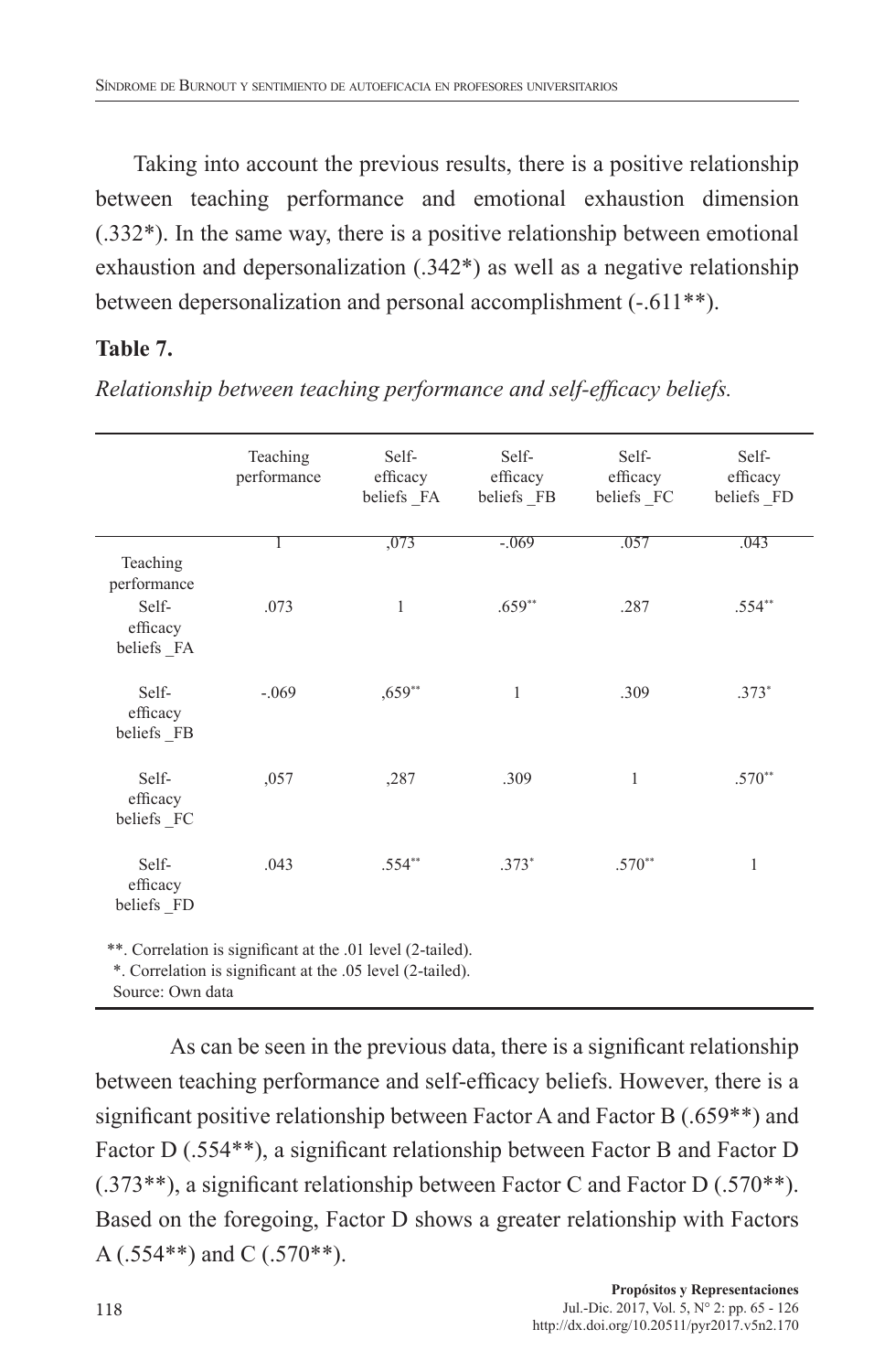## **Discussion**

This study is aimed at determining the Burnout Syndrome relationship in the teaching performance of the professors of the dentistry and psychology programs. It is considered that job of the professors becomes stressful (Golembiewski et al. 1983) and that according to the tasks they perform daily, stress can reach very high levels and becomes a risk factor for mental health.

On the other hand, Guerrero (2003) says that those professors who have a high level of personalization, have a positive or direct relationship unlike those who show emotional exhaustion. Besides, he says that the lower the personal exhaustion and depersonalization level, the higher the personal accomplishment level.

Regarding the results, it is observed in Burnout dimensions that the scores of emotional exhaustion and depersonalization dimensions are below the average, indicating that professors show high scores in personal accomplishment. According to the foregoing, a study conducted by Rionda-Arjona and Mares-Cárdenas (2012) found that 31% of the population shows low levels of Burnout, while 56% shows intermediate levels and 13% shows low levels. Taking into account the results obtained by researchers, 60% of the sample showed intermediate levels. However, in the personal accomplishment dimension, 43% of the sample showed high levels, while 42% showed intermediate levels and 15% showed low levels.

Although Fernández (2008) says that the activity of professors shows a stressor component that is related to fatigue and internal unease, taking into account the foregoing, there is a significant relationship between the Burnout syndrome (Emotional Exhaustion 0.332\*; depersonalization 0.284) and the performance of professors. Although the scores establish a significant correlation between the emotional exhaustion and depersonalization dimensions and the academic performance, they can be related to the proposal made by Villanueva, Jiménez, García and Durán (2005) that states that they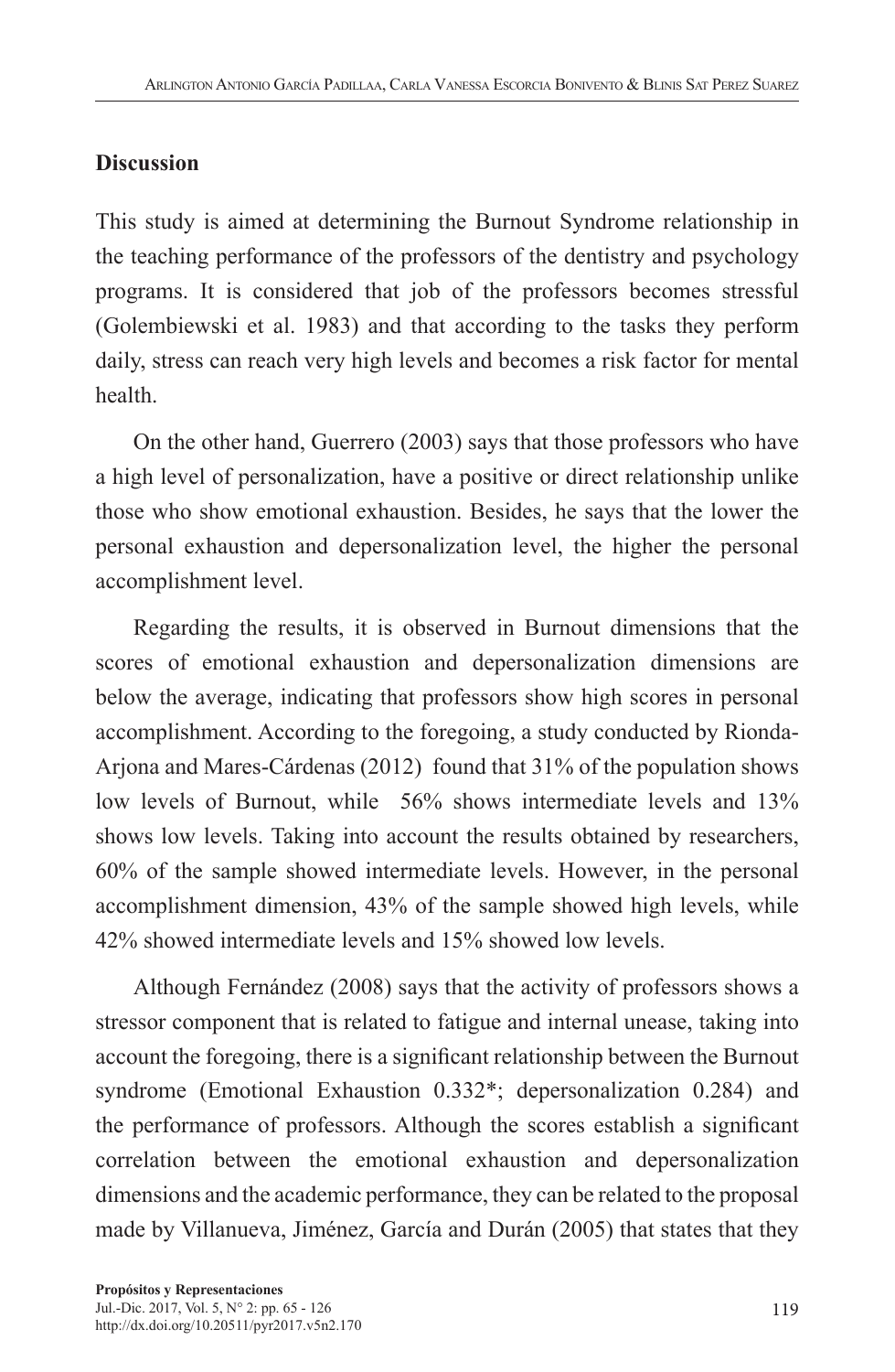occur due to the sense of unsuitability for job, salary factors and low capacity to solve problems.

Rodríguez et al (2014) says that results obtained from his study about teaching performance and burnout mainly lie in the relationship of teaches with their institution, showing a significant correlation favoring the emotional burnout and exhaustion.

It is considered that the results can mean a significant element to establish a baseline in the face of processes the professors go through according to the way they perceive the work environment and the way they express their emotions.

On the other hand, self-efficacy perceived supposes that the individual has a positive assessment of their capacities when dealing with a situation, and therefore, levels of anxiety, uncertainty or fear do not interfere with their performance. This would indicate that those professors who have high levels of self-efficacy would be unlikely to suffer from Burnout syndrome.

Regarding the foregoing, there are intermediate and high levels of selfefficacy beliefs in professors. In addition, there is a significant relationship between teaching performance and self-efficacy beliefs.

In this regard, according to Covarrubias and Mendoza (2013) those professors with high scores in self-efficacy are considered to be creative professors that use varied teaching strategies and they are also reflexive in relation to their teaching practice and their academic performance. Ossa, Quintana, and Rodríguez (2015) also confirm the foregoing by saying that among the positive consequences, there is a relationship oriented to the assessment of personal satisfaction and the work environment improvement.

In a study conducted by Portocarrero (2013), it is observed that 76% of the professors show high levels of self-efficacy and 59.2% of them show high frequency of it. This indicates, according to the authors, that self-efficacy can determine the performance. Professors with high level of self-efficacy can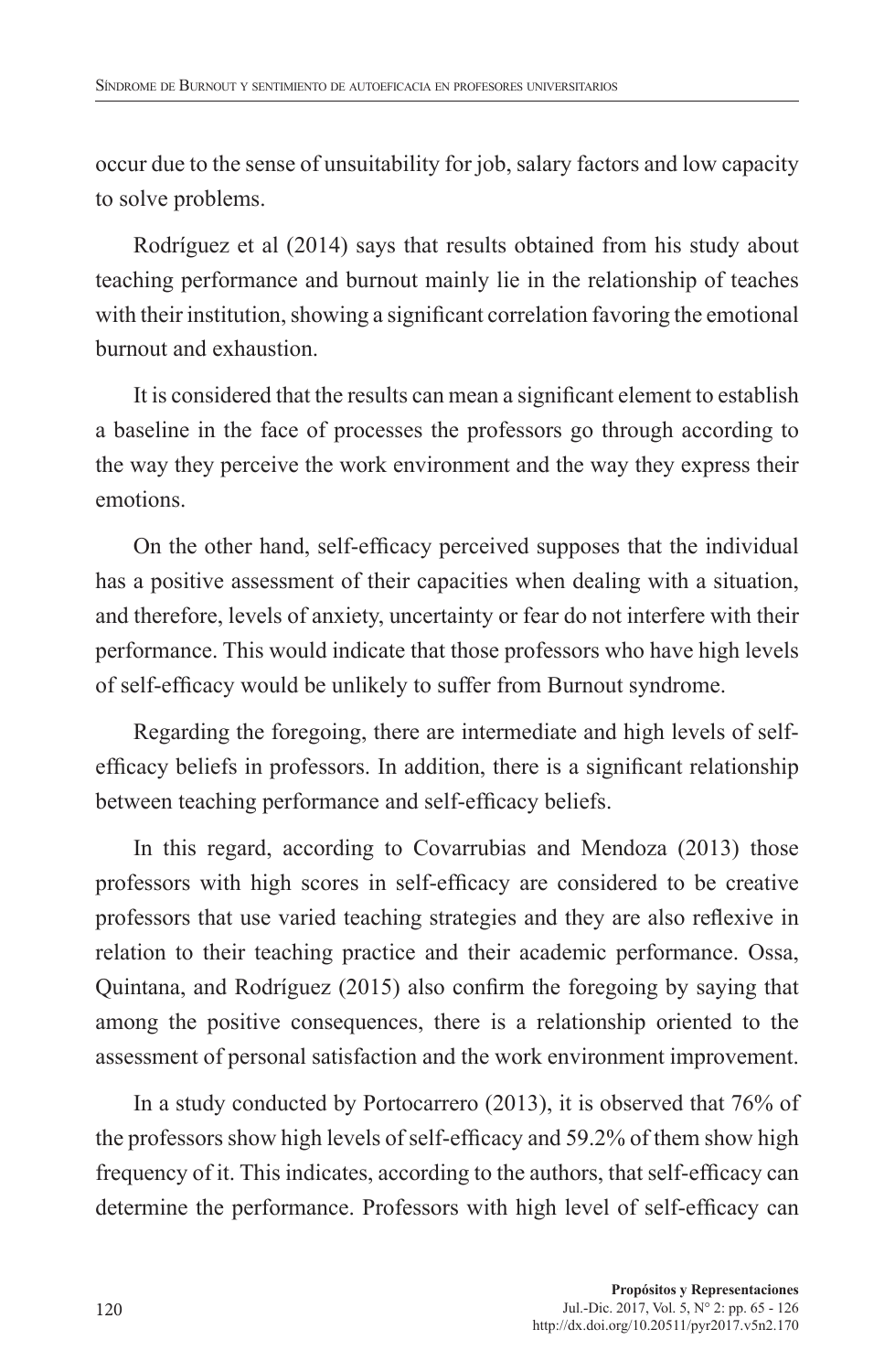have a greater academic success due to the use of self-assessment and metacognitive strategies in teaching and learning processes.

In short, this research allows establishing the partial results that will give feedback through future research actions and contributions. Even though the results are positive with respect to the low level of Burnout, it is pertinent as a recommendation to establish intervention strategies for Burnout management and promotion of self-efficacy processes in professors, allowing working for the personal, professional and work development of professors in order to generate suitable and healthy relational, organizational and academicresearch environments that will enable the achievement of institutional and programmatic goals in the practice of professors, particularly in the programs that were selected in this research, comparing them with those of other academic programs of the university.

## **References**

- Barbosa, L., Muñoz., Rueda, P., & Suárez, K. (2009). Síndrome de Burnout y estrategias de afrontamiento en docentes universitarios. *Revista Iberoamericana de Psicología: Ciencia y Tecnología 2(*1), 21-30. Recuperado de: http://www.redalyc.org/pdf/213/21319039003.pdf
- Bareño S., Berbesi, D., & Montoya, C. (2010). Factores Asociados al Síndrome de Burnout en docentes de Enfermería, Medellín-Colombia 2008. *Investigaciones Andina, 12*(21), 36-48
- Bermejo, L., & Prieto, M. (2005). Malestar docente y creencias de autoeficacia del profesor. *Revista Española de Pedagogía,* 232, 493-510. Recuperado de: https://dialnet.unirioja.es/descarga/articulo/1373232.pdf
- Botero, C. (2012). Riesgo psicosocial intralaboral y "burnout" en docentes universitarios de algunos países latinoamericanos. *Cuadernos de Administración, 28*(48), 117-132. Recuperado de: http://www.scielo.org. co/scielo.php?script=sci\_arttext&pid=S0120-46452012000200010&ln g=en&tlng=es.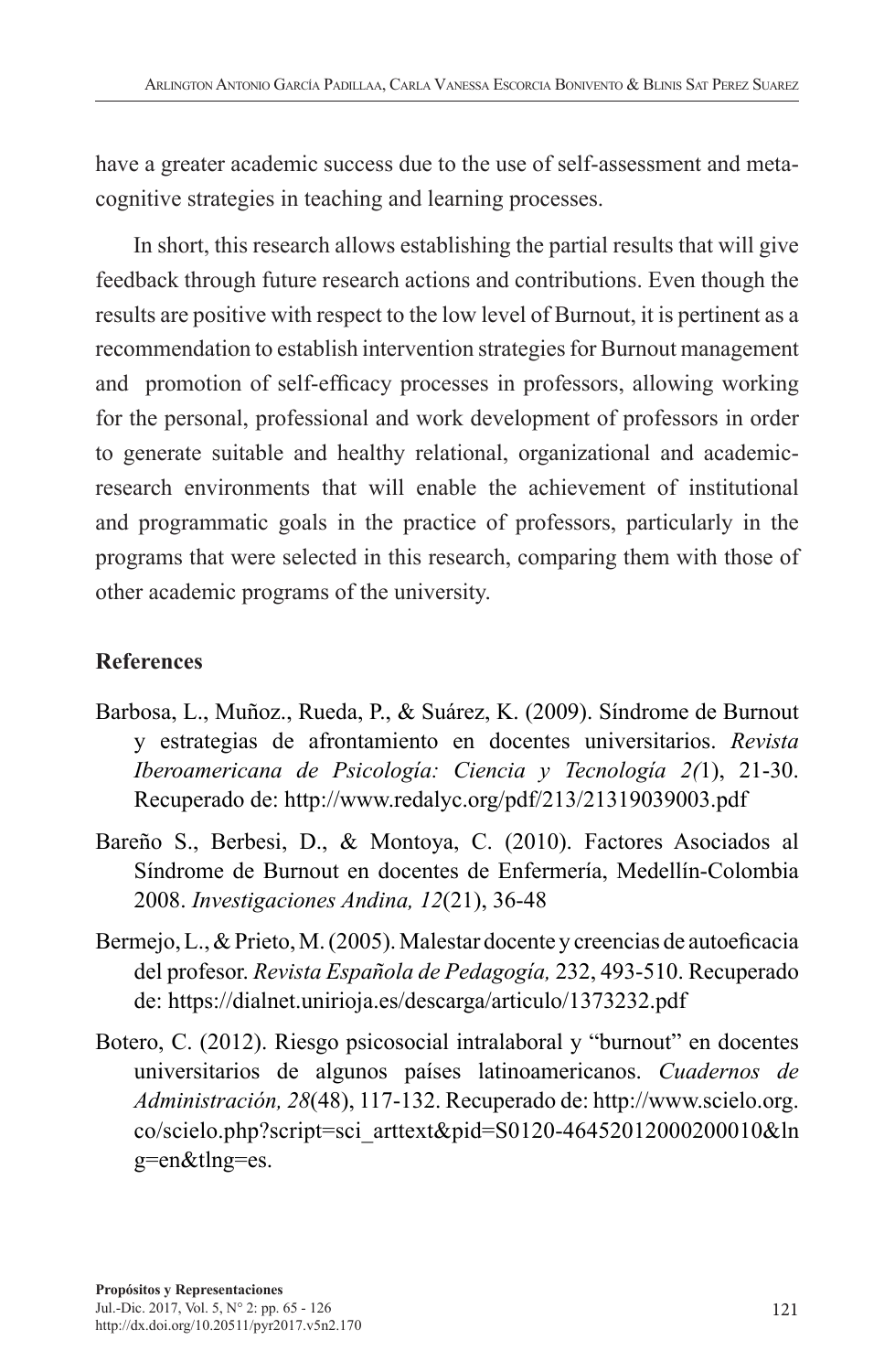- Briones, G. (2003). *Metodología de la investigación cuantitativa en las ciencias sociales.* Arfo Editores, composición electrónica. Recuperado de https://www.yukei.net/wp-content/uploads/2007/08/modulo3.pdf
- Calvete, E., & Villa, A. (1997). *Proyecto Deusto 14-16: Evaluación e intervención del Estrés docente*. Bilbao: Mensajero.
- Caramés, R. (2003). Precarización y Burnout del puesto de trabajo del personal docente e investigador de la universidad. *Revista Praxis, 2*(4), 12-20. Recuperado de: http://biblioteca.universia.net/html\_bura/ficha/ params/title/precarizacion-burnout-puesto-trabajo-personal-docenteinvestigador-universidad/id/2040403.html
- Cárdenas, M., Méndez, L., & González, M. (2014). Evaluación del desempe-o docente, estrés y burnout en profesores universitarios. *Actualidades Investigativas en Educación, 14*(1), 1-23. Recuperado de: http://www. redalyc.org/pdf/447/44729876006.pdf
- Carlos, J. (2016). ¿Qué y cómo evaluar el desempeño docente? Una propuesta basada en los factores que favorecen el aprendizaje. *Propósitos y Representaciones, 4*(2), 285-358. http://dx.doi.org/10.20511/pyr2016. v4n2.124
- Cherniss, C. (1992). Long-Term Consequences of Burnout: An Exploratory Study. *Journal of Organizational Behavior, 13*(1), 1-11. https://doi. org/10.1002/job.4030130102
- Chacón, C. (2006). Las creencias de autoeficacia: un aporte para la formación docente de inglés. *Acción Pedagógica,* 15, 44-54. Recuperado de: http:// www.saber.ula.ve/bitstream/ 123456789/17262/2/articulo5.pdf
- Cifre, E., & Llorens, S. (2001). Burnout en Profesores de la UJI: Un Estudio Diferencial. Recuperado de: http://repositori.uji.es/xmlui/bitstream/ handle/10234/79710/forum\_2001\_15.pdf?sequence=1&isAllowed=y
- Cordes, C., & Dougherty, T. (1993). A Review and an Integration of Research on Job Burnout. *The Academy of Management Review, 18(*4), 621-656. Recuperado de: http://www.jstor.org/stable/258593
- Covarrubias, C & Mendoza, M. (2013). La teoría de autoeficacia y el desempeño docente: el caso de Chile. *Estudios Hemisfericos y Polares, 4*(2), 107-123. Recuperado de http://www.hemisfericosypolares.cl/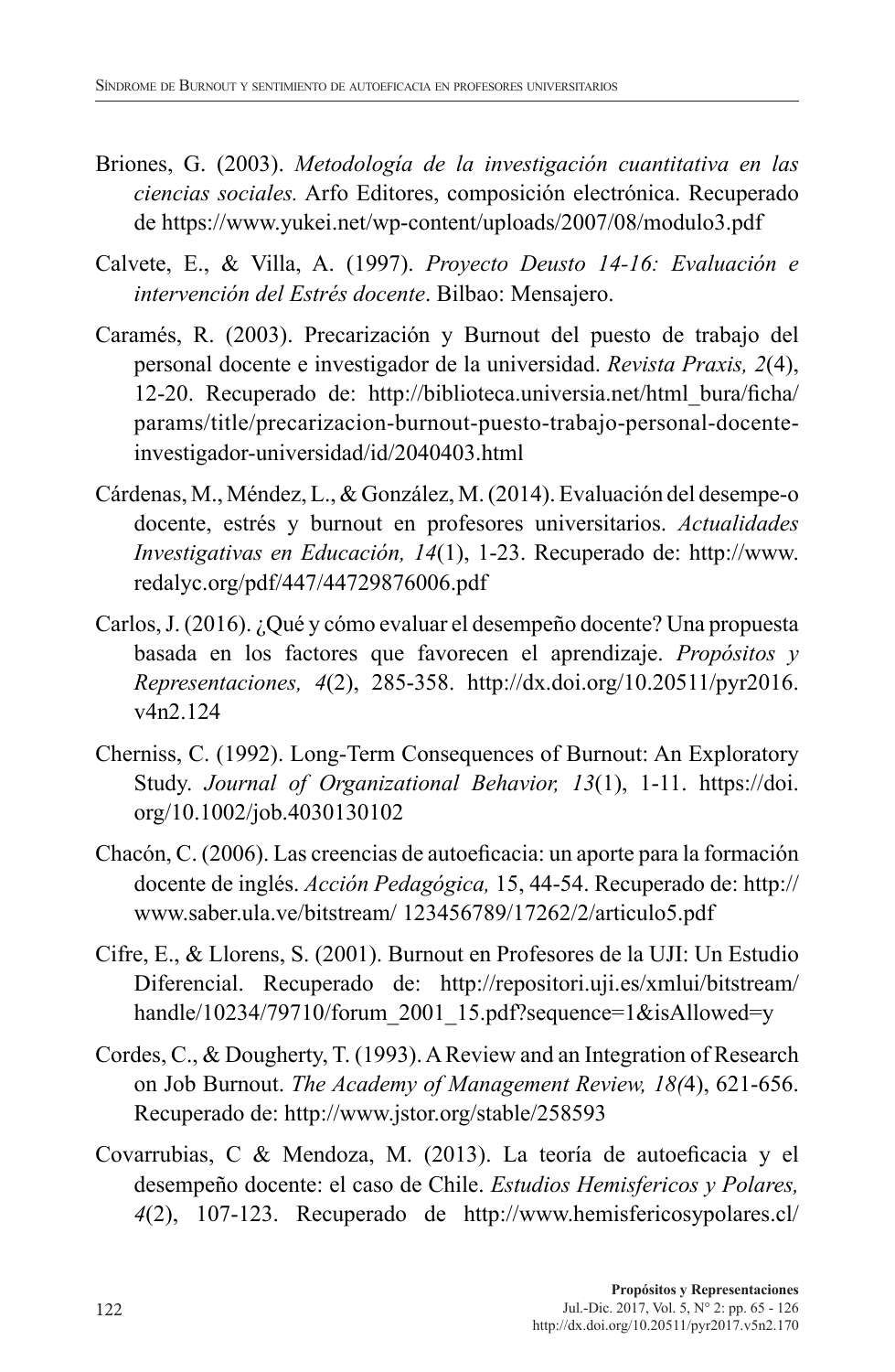articulos/048-Covarrubias%20Lira-Autoeficacia%20Desempeno%20 Docente%20Chile.pdf

- Covarrubias, C., & Mendoza, M. (2016). Adaptación y validación del cuestionario sentimiento de autoeficacia en una muestra de profesores chilenos. *Universitas Psychologica, 15*(2), 97-108. https://doi. org/10.11144/Javeriana.upsy15-2.avcs
- Esteras, J., Chorot, P., & Sandín, B. (2014). Predicción del Burnout en los docentes: papel de los factores organizacionales, personales y sociodemográficos. *Revista de Psicopatología y Psicología Clínica,*  19(2), 79-92. https://doi.org/10.5944/rppc.vol.19.num.2.2014.13059
- Fernández, M. (2002). *Realidad psicosocial del maestro de primaria.* Universidad de Lima: Fondo de Desarrollo Editorial.
- Fernández, M. (2008). *Burnout, Autoeficacia y Estrés en Maestros Peruanos: Tres Estudios Foro de las Américas en Investigación sobre factores psicosociales*. Recuperado de: http://factorespsicosociales.com/ segundoforo/trabajos\_libres/FERNANDEZ-ARATA.pdf
- García, B., Loredo, J., Luna, E., Pérez, C., Reyes, R., Rigo, M., & Rueda, M. (2004). Algunas consideraciones sobre los aspectos teóricos involucrados en la evaluación de la docencia. En Mario Rueda y Frida Díaz-Barriga (Coord*.), La Evaluación de la docencia en la universidad* (pp. 13-61). México, D.F.: Universidad Autónoma de México.
- Gil-Monte, P. (2003). Burnout syndrome: síndrome de quemarse por el trabajo, desgaste profesional, estrés laboral o enfermedad de Tomás. *Psicología del Trabajo y de las Organizaciones, 19*(2), 181-197. Recuperado de: http://www.redalyc.org/pdf/2313/231318052004.pdf
- Guerrero, E. (2003). Análisis pormenorizado de los grados de burnout y técnicas de afrontamiento del estrés docente en profesorado universitario. *Anales de Psicología, 19*(1), 145-158. Recuperado de: http://revistas. um.es/analesps/article/viewFile/27931/27061
- Guerrero, E., & Rubio, J. (2005). Estrategias de prevención e intervención del Burnout en el ámbito educativo. *Salud Mental, 5(*28), 27-33. Recuperado de http://www.redalyc.org/articulo.oa?id=58252804
- Golembiewski, T.R., & Munzenrider, R.F. (1989). *Phases of Burnout: developments in concepts and apllications*. Greenwood Press.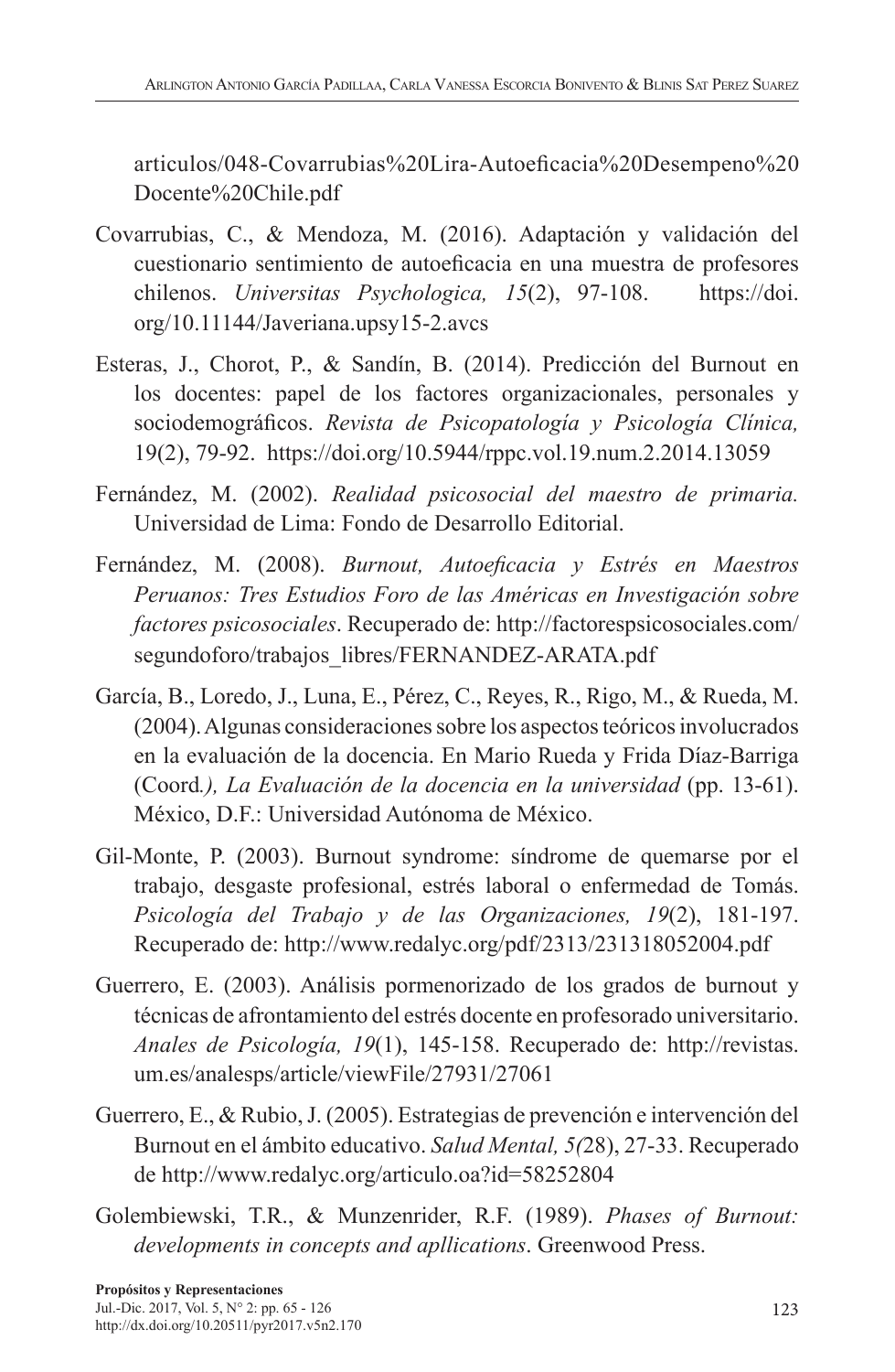- Justo, C. (2010). Intervención sobre los niveles de burnout y resiliencia en docentes de educación secundaria a través de un programa de conciencia plena (mindfulness). *Revista Complutense de Educación, 21*(2), 271- 288. De: http://assets00.grou.ps/0F2E3C/wysiwyg\_files/FilesModule/ vivirpresentes/20111102150659-xyilyfxtjgxzqabej/Mindfulness\_y\_ Burnout profesores - Justo.pdf
- Kyriakou, C (1989). The nature and sources of stress facing teachers. Comunicación presentada en la tercera conferencia europea de investigación sobre aprendizaje e instrucción. Madrid
- Maslach, C., & Jackson, S. E. (1984). Burnout in organizational settings. *Applied Social Psychology Annual,* 5, 133-153. Recuperado de: https:// smlr.rutgers.edu/sites/default/files/documents/faculty\_staff\_docs/ BurnoutinOrganizationalSettings.pdf
- Mena, L. (2010). El desgaste profesional en profesores universitarios: un modelo predictivo (Tesis doctoral). Universidad de Granada, Granada. España.
- Miño, A. (2012). Clima organizacional y estrés laboral asistencial (burnout) en profesores de Enseñanza Media: Un estudio correlacional. *Revista Psicologia Cientifica*, *14*(9). Recuperado de: http://www. psicologiacientifica.com/burnout-profesores-ensenanza-media/
- Monje, C (2011). Metodología de la investigación cuantitativa y cualitativa. Recuperado de: http://congresoenfermeria.com/2016/sites/default/files/ styles/monjecarlosarturo-guiadidacticametodologiadelainvestigaci on\_1421658502527.pdf
- Montoya, P., & Moreno, S. (2012). Relación entre síndrome de burnout, estrategias de afrontamiento y engagement. *Psicología desde el Caribe, 29*(1), 204-227. Recuperado de: http://rcientificas.uninorte.edu.co/index. php/psicologia/article/viewFile/1940/2813
- Oramas, A., Almirall, P., & Hernández, I. (2007). Estrés laboral y el Síndrome de Burnout en docentes venezolanos*. Salud de los Trabajadores, 15*(2). Recuperado de: http://www.redalyc.org/comocitar.oa?id=375839287002
- Ossa, C., Quintana, I., & Rodríguez, F. (2015). Valoración de salud mental en formación de profesores en dos universidades chilenas. *Propósitos y Representaciones, 3*(1), 125-176. https://doi.org/10.20511/pyr2015. v3n1.70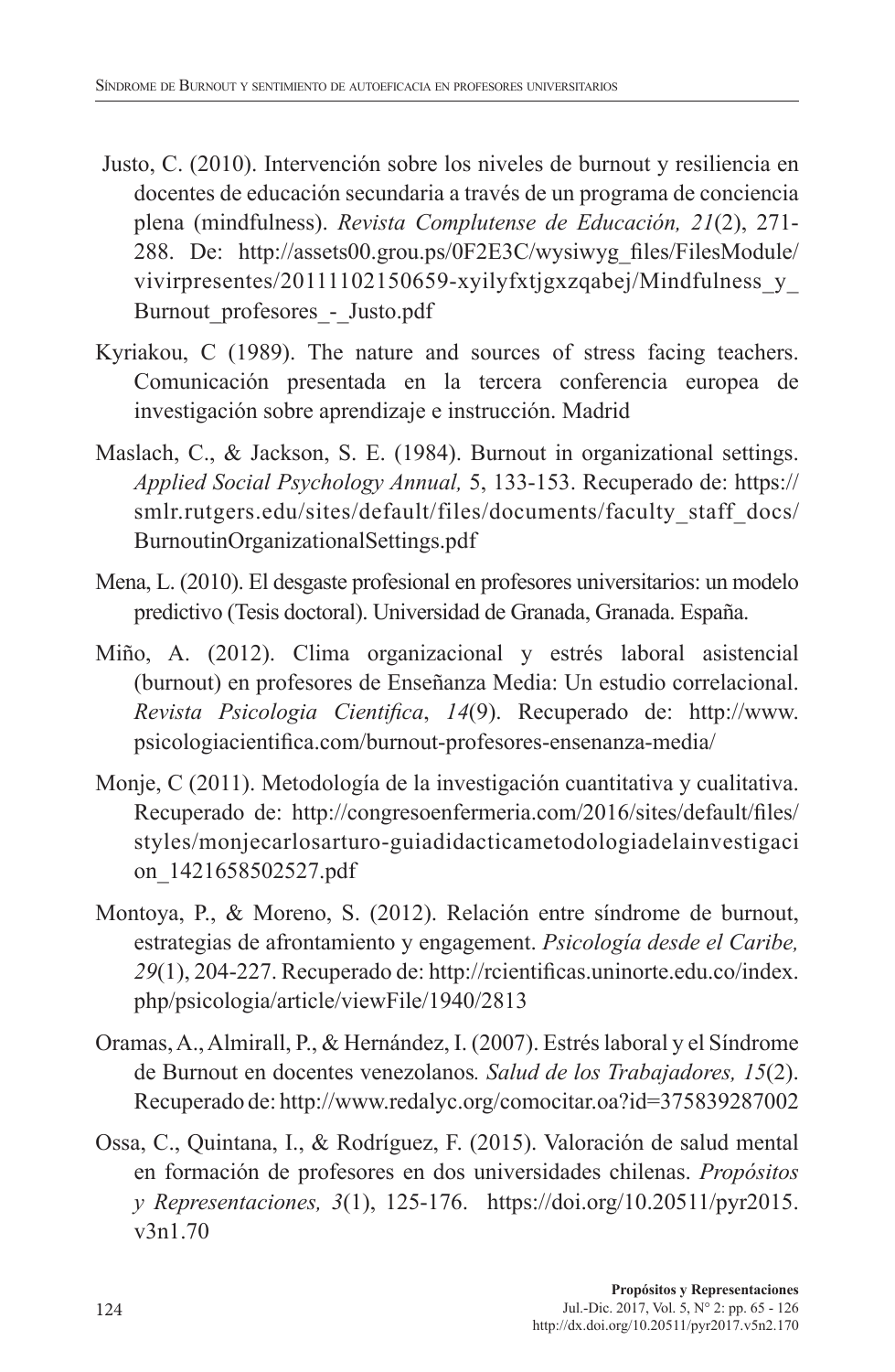- Quiceno, J., & Vinaccia, S. (2007). Burnout síndrome de quemarse en el trabajo (SQT). *Acta Colombiana de Psicología*, *10*(2) 117-125. Recuperado de: http://www.scielo.org.co/pdf/acp/v10n2/v10n2a12.pdf
- Rionda, A., & Mares, M. (2012). Burnout En Profesores de primaria y su desempñeo laboral. *Revista Latinoamericana de Medicina Conductual, 2*(1), 43-50. https://doi.org/10.5461/RLmc.v2.i1.27414
- Revelli, J., et al. (2013). Auto-eficacia docente, motivación intrínseca y expectativa de resultado de alumnado. *Revista Electrónica de Investigación Docencia Creativa,* 2*,* 54-62. Recuperado de: http:// digibug.ugr.es/bitstream/10481/27621/1/ReiDoCrea-Vol.3-Art.7- Revelli-Gutierrez-Castillo-Centeno-Vinuesa-Belcaid-Andrade.pdf
- Rodríguez, S., Núñez, J. C., Valle, A., Blas, R., & Rosario, P. (2009). Autoeficacia docente, motivación del profesor y estrategias de enseñanza. *Escritos de Psicología, 3*(1), 1-7. Recuperado de: http://scielo.isciii.es/ pdf/ep/v3n1/art01.pdf
- Rojas, M., Zapata, J., & Grisales, H. (2009). Síndrome de Burnout y satisfacción laboral en docentes de una institución de educación superior, Medellín, 2008. *Revista Facultad Nacional de Salud Pública, 27(*2). Recuperado de: http://www.redalyc.org/pdf/120/12011791011.pdf
- Salanova, M., Llorens, S. & García-Renedo, M. (2003). Por qué se están quemando los profesores. *Revista del Insight, 28*(6), 16-20. Recuperado de: https://www.researchgate.net/publication/39198157 Por que se estan\_quemando\_los\_profesores
- Salazar, S. (2006). Hacia una caracterización del docente universitario "excelente": Una revisión a los aportes de la investigación sobre el desempeño del docente universitario. *Educación, 30*(1), 31-49. Recuperado de: http://www.redalyc.org/html/440/44030103/
- Sampieri, H., Fernández, C., & Baptista, P. (2014). *Metodología de la Investigación.* (6ª edición). México: McGraw Hill
- Santavirta, N., Solovieva, S., & Theorell, T. (2007). The association between job strain and emotional exhaustion in a cohort of 1,028 Finnish teachers. *British Journal of Educational Psychology,* 77, 213–228. https://doi. org/10.1348/000709905X92045